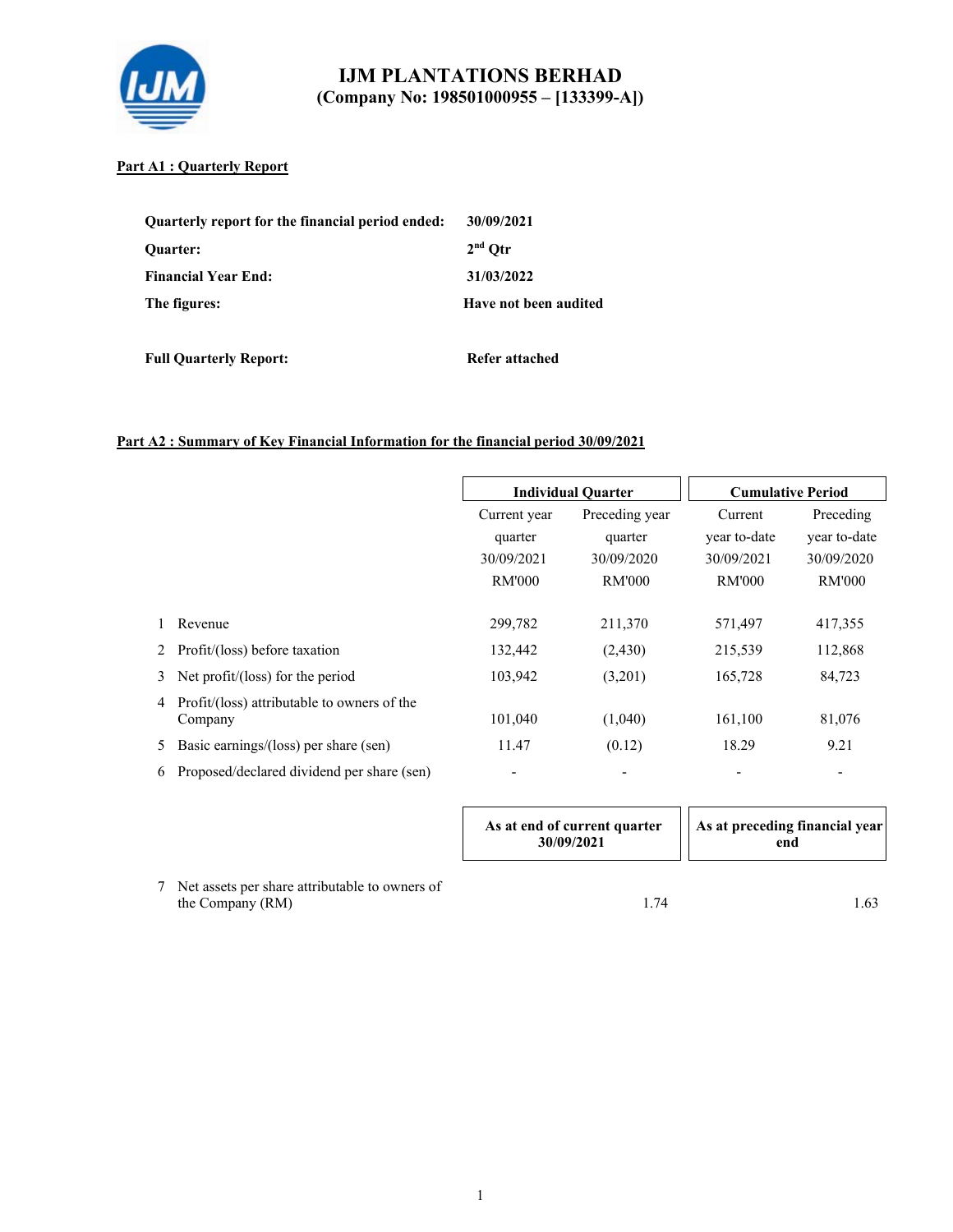## **CONDENSED STATEMENT OF COMPREHENSIVE INCOME**

|                                                                                                              | <b>INDIVIDUAL</b><br><b>QUARTER</b><br><b>3 MONTHS ENDED</b><br><b>30 SEPTEMBER</b> |                       |                         |                       |                       |                         | <b>CUMULATIVE</b><br><b>6 MONTHS ENDED</b><br><b>30 SEPTEMBER</b> |  |
|--------------------------------------------------------------------------------------------------------------|-------------------------------------------------------------------------------------|-----------------------|-------------------------|-----------------------|-----------------------|-------------------------|-------------------------------------------------------------------|--|
|                                                                                                              | 2021<br><b>RM'000</b>                                                               | 2020<br><b>RM'000</b> | change<br>$\%$<br>$+/-$ | 2021<br><b>RM'000</b> | 2020<br><b>RM'000</b> | change<br>$\%$<br>$+/-$ |                                                                   |  |
| Revenue                                                                                                      | 299,782                                                                             | 211,370               | $+41.8$                 | 571,497               | 417,355               | $+36.9$                 |                                                                   |  |
| Operating expenses                                                                                           | (185, 662)                                                                          | (162, 438)            | $+14.3$                 | (375, 747)            | (344, 152)            | $+9.2$                  |                                                                   |  |
| Other operating incomes/(expenses):                                                                          |                                                                                     |                       |                         |                       |                       |                         |                                                                   |  |
| - Net other incomes/(expenses)                                                                               | 13,818                                                                              | (11, 647)             | $+218.6$                | 14,542                | (7,290)               | $+299.5$                |                                                                   |  |
| - Net foreign exchange gains/(losses)                                                                        | 7,743                                                                               | (34, 967)             | $+122.1$                | 11,545                | 56,776                | $+79.7$                 |                                                                   |  |
| Profit from operations                                                                                       | 135,681                                                                             | 2,318                 | $+5753.4$               | 221,837               | 122,689               | $+80.8$                 |                                                                   |  |
| Finance costs:                                                                                               |                                                                                     |                       |                         |                       |                       |                         |                                                                   |  |
| - Interest and lease expenses                                                                                | (3,276)                                                                             | (4, 847)              | $-32.4$                 | (6, 394)              | (10,064)              | $-36.5$                 |                                                                   |  |
| Share of profits of an associate                                                                             | 37                                                                                  | 99                    | $-62.6$                 | 96                    | 243                   | $-60.5$                 |                                                                   |  |
| Profit before taxation                                                                                       | 132,442                                                                             | (2, 430)              | $+5550.3$               | 215,539               | 112,868               | $+91.0$                 |                                                                   |  |
| Income tax                                                                                                   | (28,500)                                                                            | (771)                 | $+3596.5$               | (49, 811)             | (28, 145)             | $+77.0$                 |                                                                   |  |
| Net profit/(loss) for the financial<br>period                                                                | 103,942                                                                             | (3,201)               | $+3347.2$               | 165,728               | 84,723                | $+95.6$                 |                                                                   |  |
| Other comprehensive income/(loss)<br>Items that may be reclassified                                          |                                                                                     |                       |                         |                       |                       |                         |                                                                   |  |
| subsequently to profit or loss:<br>- Currency translation differences<br>Items that will not be reclassified | 19,995                                                                              | (61, 712)             | $+132.4$                | 20,418                | 36,346                | $-43.8$                 |                                                                   |  |
| subsequently to profit or loss:<br>- Actuarial loss on defined benefit<br>plan                               | (75)                                                                                |                       |                         | (75)                  |                       |                         |                                                                   |  |
|                                                                                                              | 19,920                                                                              | (61, 712)             |                         | 20,343                | 36,346                |                         |                                                                   |  |
| Total comprehensive income/(loss)<br>for the financial period                                                | 123,862                                                                             | (64, 913)             | $+290.8$                | 186,071               | 121,069               | $+53.7$                 |                                                                   |  |
| Net profit/(loss) attributable to:                                                                           |                                                                                     |                       |                         |                       |                       |                         |                                                                   |  |
| - Owners of the Company                                                                                      | 101,040                                                                             | (1,040)               | $+9815.4$               | 161,100               | 81,076                | $+98.7$                 |                                                                   |  |
| Non-controlling interests                                                                                    | 2,902                                                                               | (2,161)               | $+234.3$                | 4,628                 | 3,647                 | $+26.9$                 |                                                                   |  |
|                                                                                                              | 103,942                                                                             | (3,201)               | $+3347.2$               | 165,728               | 84,723                | $+95.6$                 |                                                                   |  |
| Total comprehensive income/(loss)<br>attributable to:                                                        |                                                                                     |                       |                         |                       |                       |                         |                                                                   |  |
| - Owners of the Company                                                                                      | 120,885                                                                             | (63, 352)             | $+290.8$                | 181,368               | 118,095               | $+53.6$                 |                                                                   |  |
| - Non-controlling interests                                                                                  | 2,977                                                                               | (1, 561)              | $+290.7$                | 4,703                 | 2,974                 | $+58.1$                 |                                                                   |  |
|                                                                                                              | 123,862                                                                             | (64, 913)             | $+290.8$                | 186,071               | 121,069               | $+53.7$                 |                                                                   |  |
| Earnings/(loss) per share attributable<br>to owners of the Company:<br>Basic earnings/(loss) per share:      |                                                                                     |                       |                         |                       |                       |                         |                                                                   |  |
| $-$ [Note B10]                                                                                               | 11.47 sen                                                                           | $(0.12)$ sen          |                         | 18.29 sen             | 9.21 sen              |                         |                                                                   |  |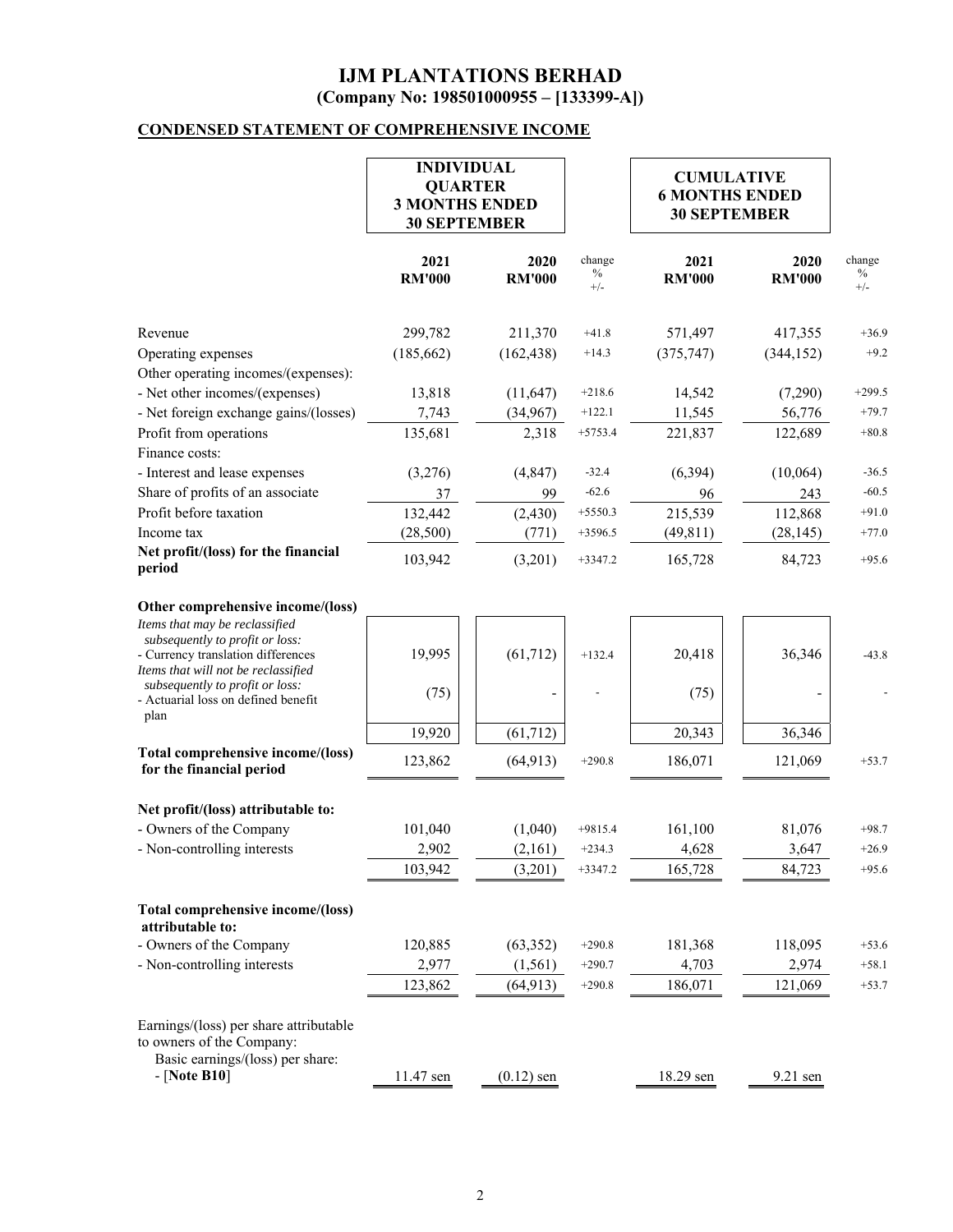# **CONDENSED CONSOLIDATED STATEMENTS OF FINANCIAL POSITION**

|                                                                 | As at<br>30 September 2021<br><b>RM'000</b> | As at<br>31 March 2021<br><b>RM'000</b><br>(Audited) |
|-----------------------------------------------------------------|---------------------------------------------|------------------------------------------------------|
| <b>ASSETS</b>                                                   |                                             |                                                      |
| <b>Non-Current Assets:</b>                                      |                                             |                                                      |
| Property, plant and equipment                                   | 1,575,316                                   | 1,582,925                                            |
| Right-of-use assets                                             | 227,622                                     | 228,242                                              |
| Associate                                                       | 23,782                                      | 14,113                                               |
| Inventory - oil palm nurseries                                  |                                             | 4,860                                                |
| Other receivables                                               | 171,758                                     | 145,717                                              |
| Deferred tax assets                                             | 3,928                                       | 3,326                                                |
|                                                                 | 2,002,406                                   | $\overline{1,}979,183$                               |
| <b>Current Assets:</b>                                          |                                             |                                                      |
| Inventories                                                     | 129,233                                     | 76,264                                               |
| Trade and other receivables                                     | 62,171                                      | 90,842                                               |
| Produce growing on bearer plants                                | 28,686                                      | 19,380                                               |
| Tax recoverable                                                 | 7,394                                       | 4,603                                                |
| Deposits, cash and bank balances                                | 208,905                                     | 216,871                                              |
|                                                                 | 436,389                                     | 407,960                                              |
| <b>TOTAL ASSETS</b>                                             | 2,438,795                                   | 2,387,143                                            |
| <b>EQUITY AND LIABILITIES</b>                                   |                                             |                                                      |
| Capital and reserves attributable to owners of the Company      |                                             |                                                      |
| Share capital                                                   | 922,530                                     | 922,530                                              |
| Equity contribution reserve                                     |                                             | 7,859                                                |
| Other reserves                                                  | (77, 635)                                   | (97, 972)                                            |
| Retained profits                                                | 683,885                                     | 604,530                                              |
|                                                                 | 1,528,780                                   | 1,436,947                                            |
| Non-controlling interests                                       | 8,034                                       | 3,331                                                |
| <b>Total Equity</b>                                             | 1,536,814                                   | 1,440,278                                            |
| <b>Non-Current Liabilities:</b>                                 |                                             |                                                      |
| Retirement benefits                                             | 22,029                                      | 20,279                                               |
| Lease liabilities                                               | 20,637                                      | 20,885                                               |
| Borrowings                                                      | 409,220                                     | 501,476                                              |
| Deferred tax liabilities                                        | 100,669                                     | 88,147                                               |
|                                                                 | 552,555                                     | 630,787                                              |
| <b>Current Liabilities:</b>                                     |                                             | 99,812                                               |
| Trade and other payables<br>Lease liabilities                   | 118,074<br>1,208                            |                                                      |
| Retirement benefits                                             | 2,053                                       | 1,208<br>1,292                                       |
| Derivative financial instruments                                |                                             | 4,388                                                |
| Current tax liabilities                                         | 23,491                                      | 13,521                                               |
| Borrowings                                                      | 204,600                                     | 195,857                                              |
|                                                                 | 349,426                                     | 316,078                                              |
| <b>Total Liabilities</b>                                        | 901,981                                     | 946,865                                              |
| <b>TOTAL EQUITY AND LIABILITIES</b>                             | 2,438,795                                   | 2,387,143                                            |
| Net Assets Per Share attributable to owners of the Company (RM) | 1.74                                        | 1.63                                                 |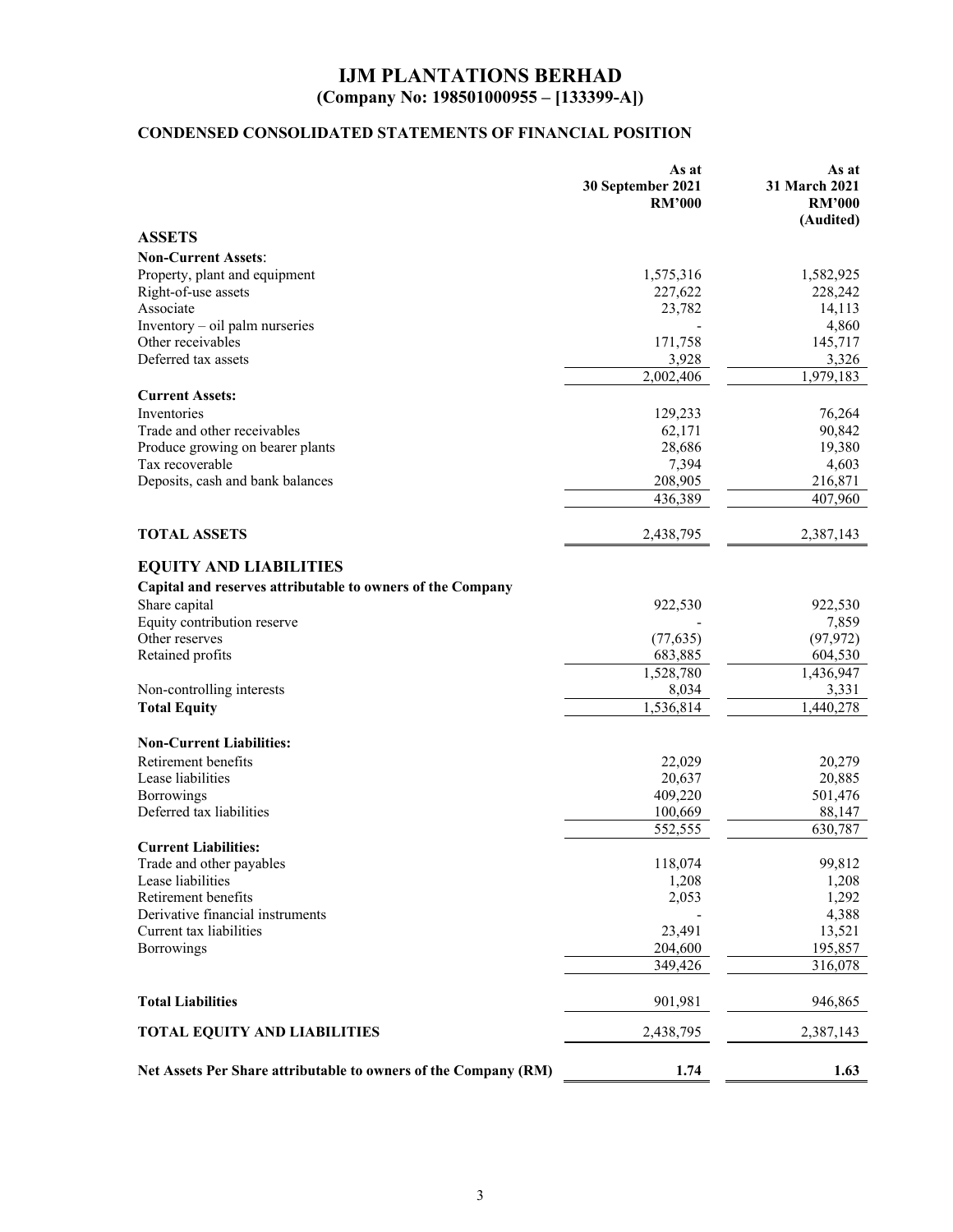## **CONDENSED CONSOLIDATED STATEMENTS OF CHANGES IN EQUITY FOR THE PERIOD ENDED 30 SEPTEMBER 2021**

|                                                                                                                                                            | <b>Attributable to Equity Holders of the Company</b> |                                                 |                          |                                   |               | Non-<br>controlling<br>interests | <b>Total</b><br><b>Equity</b> |
|------------------------------------------------------------------------------------------------------------------------------------------------------------|------------------------------------------------------|-------------------------------------------------|--------------------------|-----------------------------------|---------------|----------------------------------|-------------------------------|
|                                                                                                                                                            | <b>Share</b><br>Capital                              | <b>Equity</b><br>Contribution<br><b>Reserve</b> | Other<br><b>Reserves</b> | <b>Retained</b><br><b>Profits</b> | <b>Total</b>  |                                  |                               |
|                                                                                                                                                            | <b>RM'000</b>                                        | <b>RM'000</b>                                   | <b>RM'000</b>            | <b>RM'000</b>                     | <b>RM'000</b> | <b>RM'000</b>                    | <b>RM'000</b>                 |
| <b>At 1 April 2021</b>                                                                                                                                     | 922,530                                              | 7,859                                           | (97, 972)                | 604,530                           | 1,436,947     | 3,331                            | 1,440,278                     |
| Comprehensive<br>income:<br>-net income for<br>the period                                                                                                  |                                                      |                                                 |                          | 161,100                           | 161,100       | 4,628                            | 165,728                       |
| Other comprehensive<br>income/(loss):<br>- Currency<br>translation<br>differences arising<br>from translation of<br>net investments in<br>foreign entities |                                                      |                                                 | 20,337                   |                                   | 20,337        | 81                               | 20,418                        |
| - Actuarial loss on<br>defined benefit<br>plan                                                                                                             |                                                      |                                                 |                          | (69)                              | (69)          | (6)                              | (75)                          |
|                                                                                                                                                            |                                                      |                                                 | 20,337                   | (69)                              | 20,268        | 75                               | 20,343                        |
| Total<br>comprehensive<br>income                                                                                                                           |                                                      |                                                 | 20,337                   | 161,031                           | 181,368       | 4,703                            | 186,071                       |
| Adjustment to<br>employees share<br>grant upon vesting                                                                                                     |                                                      | (1, 477)                                        |                          |                                   | (1, 477)      |                                  | (1, 477)                      |
| Equity contribution<br>reserve transferred to<br>retained profits*                                                                                         |                                                      | (6, 382)                                        |                          | 6,382                             |               |                                  |                               |
| Dividend -<br>year ended 31<br>March 2021                                                                                                                  |                                                      | $\overline{a}$                                  |                          | (88,058)                          | (88,058)      |                                  | (88,058)                      |
| At 30 September<br>2021                                                                                                                                    | 922,530                                              |                                                 | (77, 635)                | 683,885                           | 1,528,780     | 8,034                            | 1,536,814                     |

**\*** With the change of the ultimate holding company (Note A16), the participation in IJM Corporation Berhad's ESOS scheme has lapsed, accordingly the equity contribution reserve has been transferred to retained profit.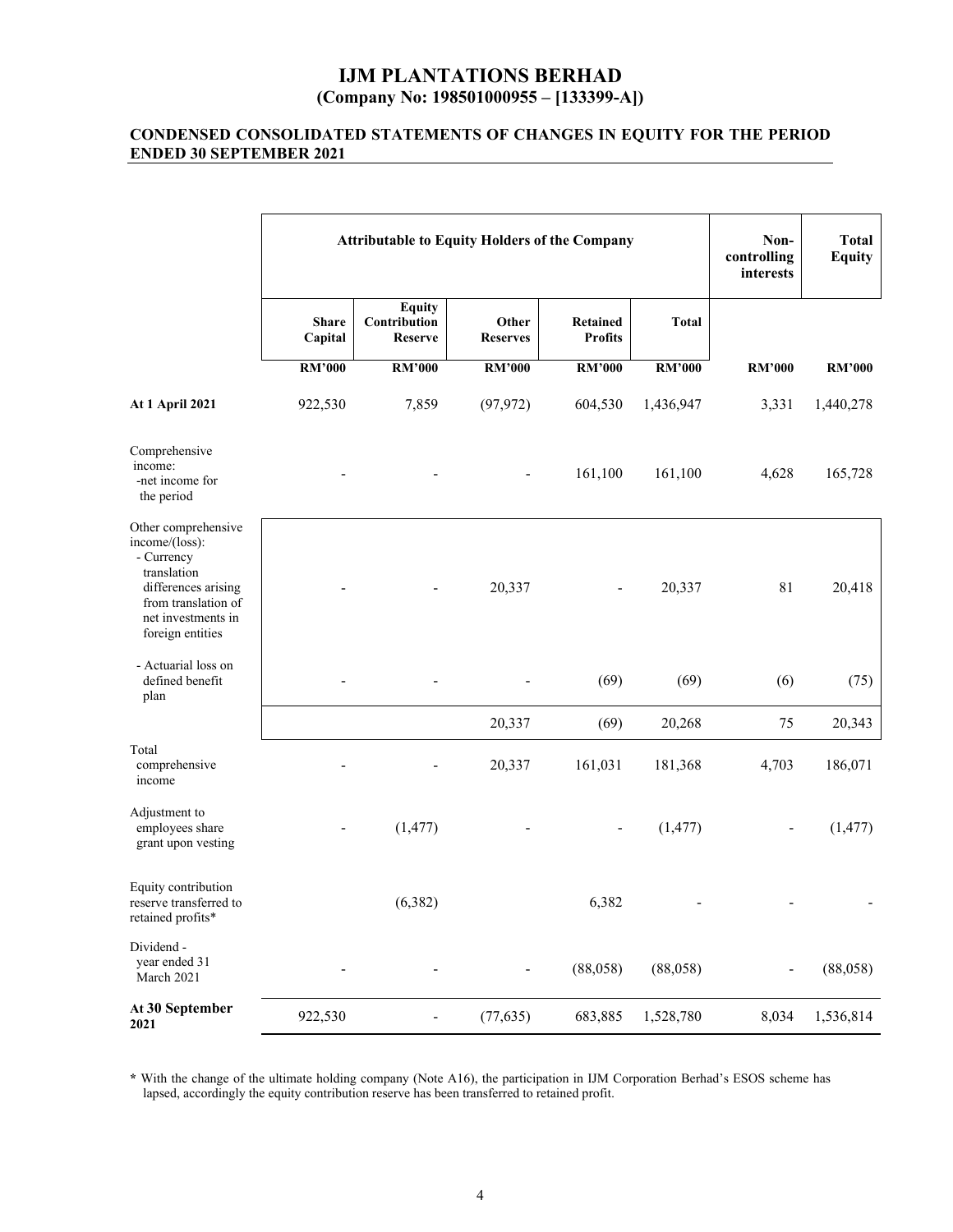### **CONDENSED CONSOLIDATED STATEMENTS OF CHANGES IN EQUITY FOR THE PERIOD ENDED 30 SEPTEMBER 2020**

|                                                                                                                                                       | <b>Attributable to Equity Holders of the Company</b> |                                                 |                          |                                   |               | Non-<br>controlling<br>interests | <b>Total</b><br><b>Equity</b> |
|-------------------------------------------------------------------------------------------------------------------------------------------------------|------------------------------------------------------|-------------------------------------------------|--------------------------|-----------------------------------|---------------|----------------------------------|-------------------------------|
|                                                                                                                                                       | <b>Share</b><br>Capital                              | <b>Equity</b><br>Contribution<br><b>Reserve</b> | Other<br><b>Reserves</b> | <b>Retained</b><br><b>Profits</b> | <b>Total</b>  |                                  |                               |
|                                                                                                                                                       | <b>RM'000</b>                                        | <b>RM'000</b>                                   | <b>RM'000</b>            | <b>RM'000</b>                     | <b>RM'000</b> | <b>RM'000</b>                    | <b>RM'000</b>                 |
| At 1 April 2020                                                                                                                                       | 922,530                                              | 8,234                                           | (159, 692)               | 417,664                           | 1,188,736     | (5,816)                          | 1,182,920                     |
| Comprehensive<br>income:<br>-net income for<br>the period                                                                                             |                                                      |                                                 |                          | 81,076                            | 81,076        | 3,647                            | 84,723                        |
| Other<br>comprehensive<br>income:<br>-Currency<br>translation<br>differences arising<br>from translation of<br>net investments in<br>foreign entities |                                                      |                                                 | 37,019                   |                                   | 37,019        | (673)                            | 36,346                        |
| Total<br>comprehensive<br>income                                                                                                                      |                                                      |                                                 | 37,019                   | 81,076                            | 118,095       | 2,974                            | 121,069                       |
| Adjustment to<br>employees share<br>grant upon vesting                                                                                                |                                                      | (736)                                           |                          |                                   | (736)         |                                  | (736)                         |
| Dividend -<br>year ended 31<br>March 2020                                                                                                             |                                                      |                                                 |                          | (17, 612)                         | (17,612)      | $\overline{\phantom{0}}$         | (17,612)                      |
| At 30 September<br>2020                                                                                                                               | 922,530                                              | 7,498                                           | (122, 673)               | 481,128                           | 1,288,483     | (2,842)                          | 1,285,641                     |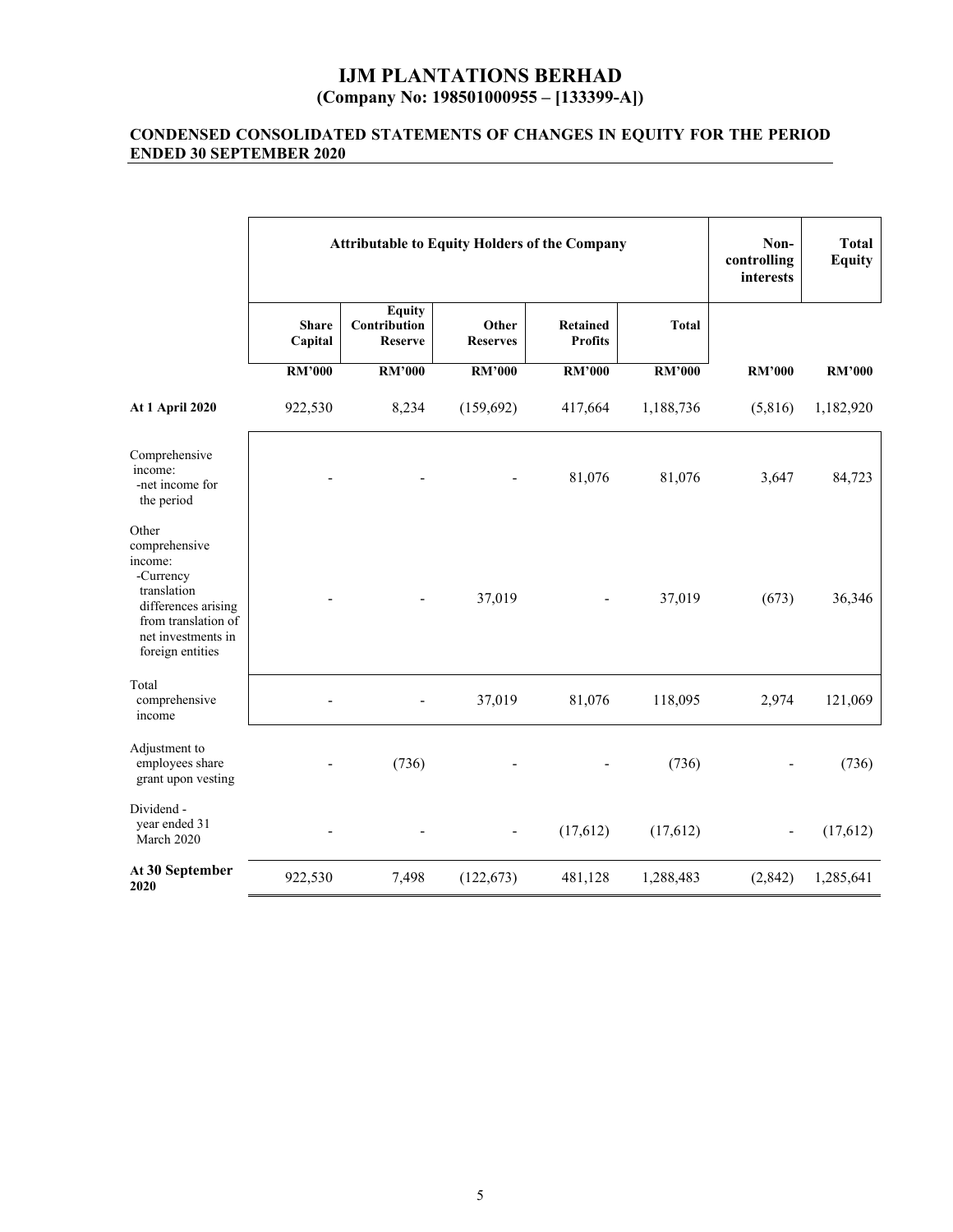# **CONDENSED CONSOLIDATED STATEMENT OF CASH FLOWS**

|                                                          | <b>6 MONTHS</b><br><b>ENDED 30</b><br><b>SEPTEMBER</b><br>2021 | <b>6 MONTHS</b><br><b>ENDED 30</b><br><b>SEPTEMBER</b><br>2020 |
|----------------------------------------------------------|----------------------------------------------------------------|----------------------------------------------------------------|
|                                                          | <b>RM'000</b>                                                  | <b>RM'000</b>                                                  |
| <b>OPERATING ACTIVITIES</b>                              |                                                                |                                                                |
| Receipts from customers                                  | 612,417                                                        | 409,906                                                        |
| Payments to contractors, suppliers and employees         | (378, 207)                                                     | (319, 236)                                                     |
| Interest paid                                            | (5,566)                                                        | (10,609)                                                       |
| Income tax paid                                          | (31, 427)                                                      | (5,887)                                                        |
| Net cash flows generated from operating activities       | 197,217                                                        | 74,174                                                         |
| <b>INVESTING ACTIVITIES</b>                              |                                                                |                                                                |
| Additions to property, plant and equipment, and          |                                                                |                                                                |
| right-of-use assets                                      | (27, 435)                                                      | (31,211)                                                       |
| Subscription of shares in an associate                   | (9,031)                                                        |                                                                |
| Interest received                                        | 1,298                                                          | 1,784                                                          |
| Net cash flows used in investing activities              | (35, 168)                                                      | (29, 427)                                                      |
| <b>FINANCING ACTIVITIES</b>                              |                                                                |                                                                |
| Repayment of borrowings                                  | (83, 147)                                                      | (8,000)                                                        |
| Net withdraw/(placement) of restricted deposits          | 1,366                                                          | (42)                                                           |
| Repayment of lease liabilities                           | (818)                                                          | (655)                                                          |
| Dividends paid                                           | (88,058)                                                       | (17,612)                                                       |
| Net cash flows used in financing activities              | (170, 657)                                                     | (26, 309)                                                      |
| <b>Net Change in Cash and Cash Equivalents</b>           | (8,608)                                                        | 18,438                                                         |
| <b>Foreign Exchange differences</b>                      | 1,955                                                          | 9,055                                                          |
| Cash & Cash Equivalents at beginning of financial period | 205,134                                                        | 229,322                                                        |
| Cash & Cash Equivalents at end of financial period       | 198,481                                                        | 256,815                                                        |
| Notes:                                                   | AS AT 30<br><b>SEPTEMBER</b>                                   | AS AT 30<br><b>SEPTEMBER</b>                                   |
| Cash and cash equivalents represent the following:       | 2021<br><b>RM'000</b>                                          | 2020<br><b>RM'000</b>                                          |
| Cash and bank balances                                   | 125,039                                                        | 107,478                                                        |
| Deposits with licensed banks                             | 83,866                                                         | 160,955                                                        |
|                                                          | 208,905                                                        | 268,433                                                        |
| Less: Restricted deposits with licensed banks            | (10, 424)                                                      | (11,618)                                                       |
|                                                          | 198,481                                                        | 256,815                                                        |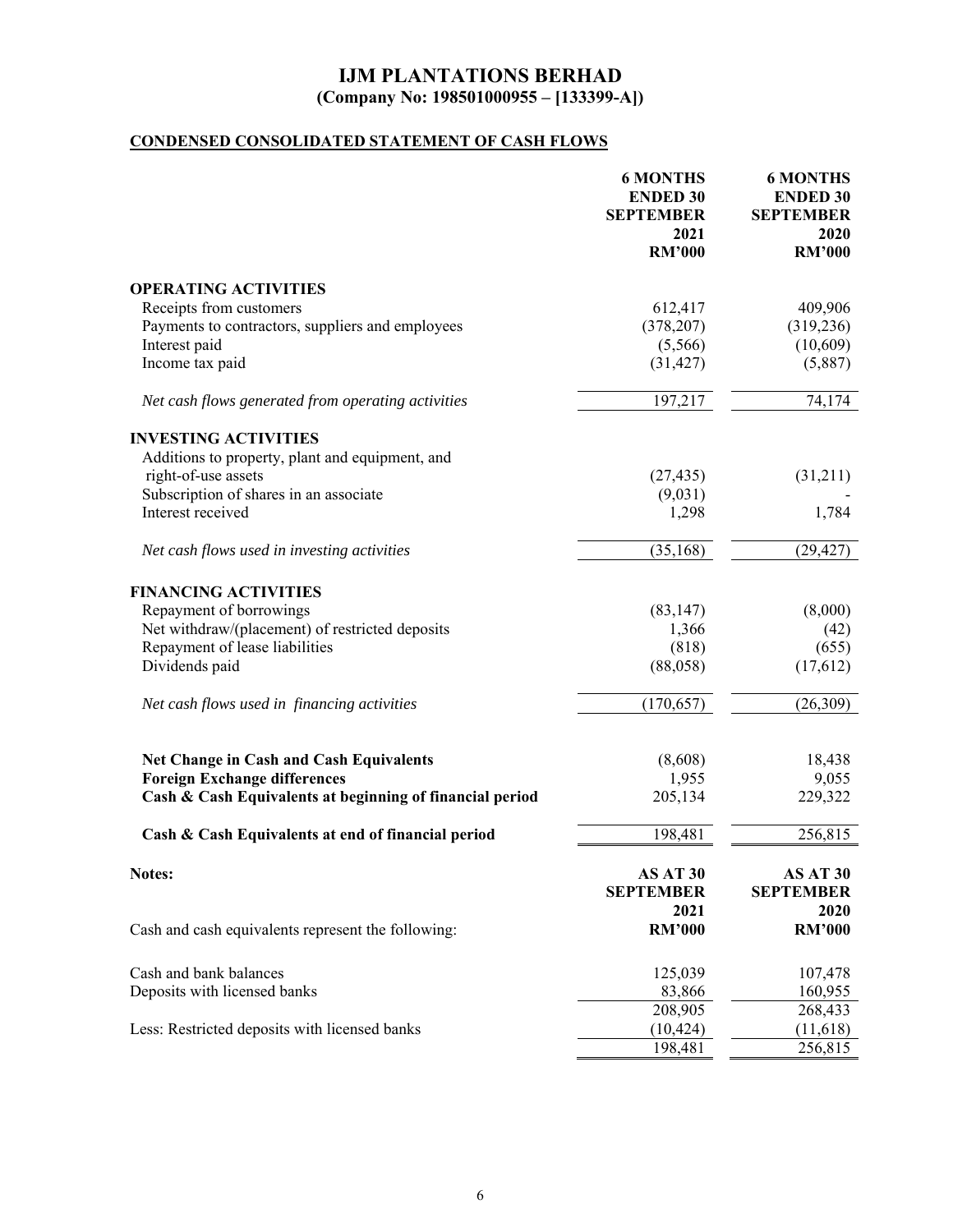### **A NOTES TO THE QUARTERLY RESULTS**

#### **A1. Basis of Preparation**

The interim financial report has been prepared in accordance with *MFRS 134: Interim Financial Reporting and Paragraph 9.22 of the Main Market Listing Requirements of Bursa Malaysia Securities Berhad ("Bursa Securities")*.

The unaudited interim financial report should be read in conjunction with the audited financial statements for the year ended 31 March 2021 which are available at http://www.ijmplantations.com. The explanatory notes attached to the interim financial report provide an explanation of events and transactions that are significant for an understanding of the changes in the financial position and performance of the Group since the financial year ended 31 March 2021.

The financial statements of the Group, which comprise the statement of financial position of the Group as at 30 September 2021, the statement of comprehensive income, statement of changes in equity and the statement of cash flows for the financial period ended 30 September 2021 have not been audited.

#### **A2. Changes in Accounting Policies**

- (1) The significant accounting policies applied are consistent with those adopted for the audited financial statements for the year ended 31 March 2021 except for the adoption of the following amendments to published standards:
	- (a) Amendments to published standards that are effective for the Group's financial year beginning on or after 1 April 2021, which the Group has early adopted in FY2021 is as follows:
		- Amendments to MFRS 16 Leases "COVID-19 Related Rent Concessions"
		- Amendments to MFRS 16 Leases "COVID-19 Related Rent Concessions beyond 30 June 2021"
	- (b) Amendments to published standards that are effective for the Group's financial year beginning on or after 1 April 2021 and applicable to the Group are as follows:
		- Amendments to MFRS 9 Financial Instruments, MFRS 139 Financial Instruments: Recognition and Measurement, MFRS 7 Financial Instruments: Disclosures and MFRS 16 Leases *– Interest Rate Benchmark reform – Phase 2*

The adoption of the above amendments does not result in any significant change to the accounting policies and does not have a material impact on the interim financial report of the Group.

- (2) As at the date of this report, the following amendments to published standards have been issued by the Malaysian Accounting Standards Board ("MASB") but are not yet effective and have not been early adopted.
	- (a) Effective for financial periods beginning on or after 1 April 2022
		- Amendments to MFRS 3 Business Combinations *Reference to the Conceptual Framework*
		- Amendments to MFRS 116 Property, Plant and Equipment *Proceeds before Intended Use*
		- Amendments to MFRS 137 Provisions, Contingent Liabilities and Contingent Assets *Onerous Contracts – Cost of Fulfilling a Contract*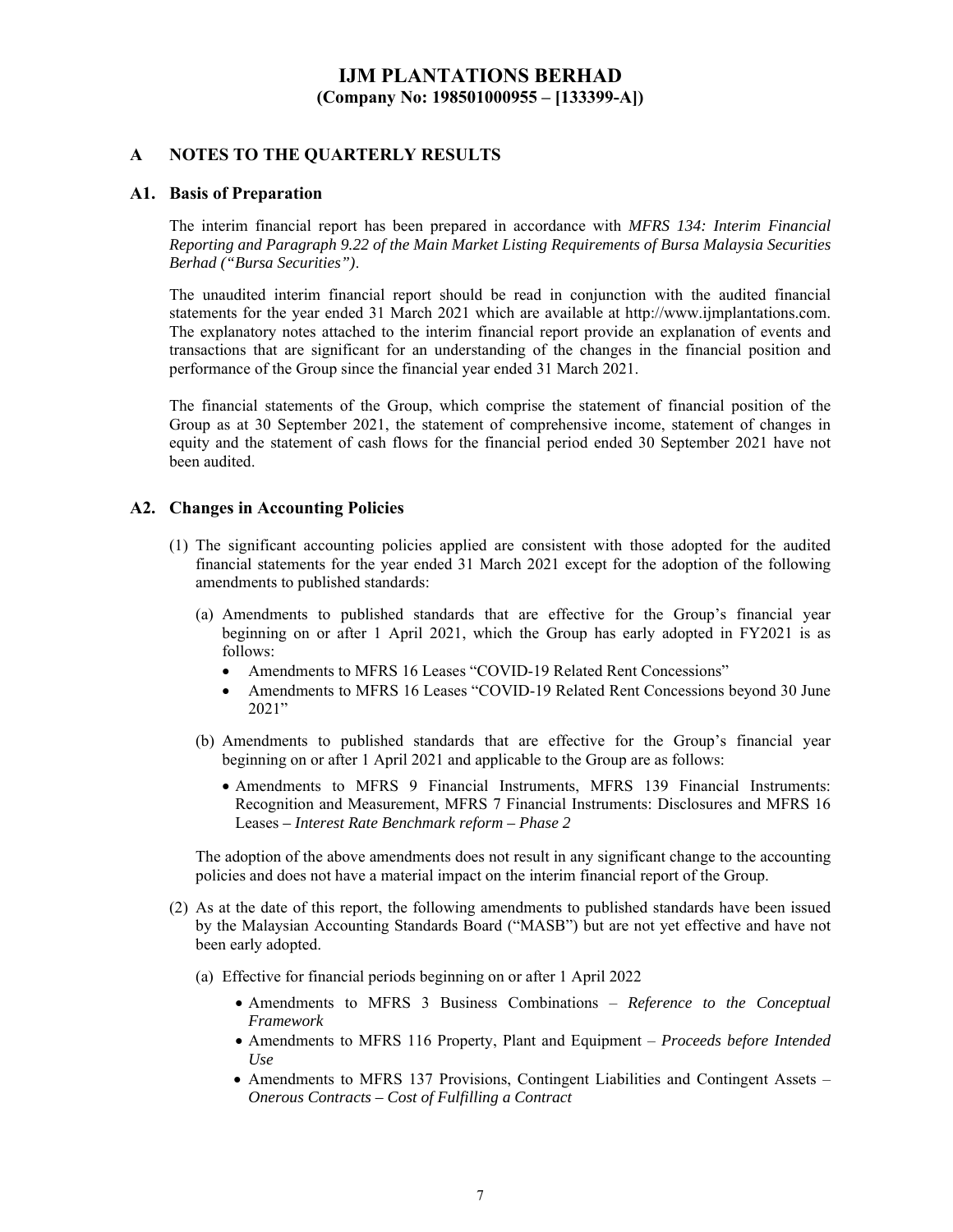### **A2. Changes in Accounting Policies (continued)**

- (a) Effective for financial periods beginning on or after 1 April 2022 (continued)
	- Annual Improvements to MFRS Standards  $2018 2020$ 
		- Amendment to MFRS 1 First-time Adoption of Malaysian Financial Reporting Standards - *Subsidiary as First-time Adopter*
		- Amendment to MFRS 9 Financial Instruments  *Fees in the 10% test for derecognition of financial liabilities*
		- Amendment to MFRS 141 Agriculture *Taxation in Fair Value Measurements*
		- Amendment to MFRS 16 Leases - *Illustrative Example accompanying MFRS 16 Leases: Lease Incentives*
- (b) Effective for financial periods beginning on or after 1 April 2023
	- Amendments to MFRS 101 Presentation of Financial Statements *Classification of Liabilities as Current or Non-current and Disclosure of Accounting Policies*
	- Amendments to MFRS 108 *Definition of Accounting Estimate*
	- Amendments to MFRS 112 Income Taxes *Deferred tax related Assets and Liabilities arising from a Single Transaction*
- (c) Effective date of these Amendments to Standards has been deferred and yet to be announced

Amendments to MFRS 10 Consolidated Financial Statements and MFRS 128 Investments in Associates and Joint Ventures – *Sale or Contribution of Assets between and Investor and its Associate or Joint Venture*

The Group and the Company are still assessing the impacts of the above amendments to published standards.

### **A3. Auditor's Report on Preceding Annual Financial Statements**

The auditor's report on the financial statements for the financial year ended 31 March 2021 was unmodified.

### **A4. Seasonality or Cyclicality of Operations**

The Group's performance is affected by the oil palms cropping pattern that normally starts in a trough in the first half of a calendar year before rising to a peak in the second half.

### **A5. Unusual Significant Items**

There were no items affecting assets, liabilities, equity, net income, or cash flows that are unusual in nature, size or incidence during the financial period under review.

### **A6. Material Changes in Estimates**

There were no major changes in estimates that had a material effect on the results for the current quarter and financial period.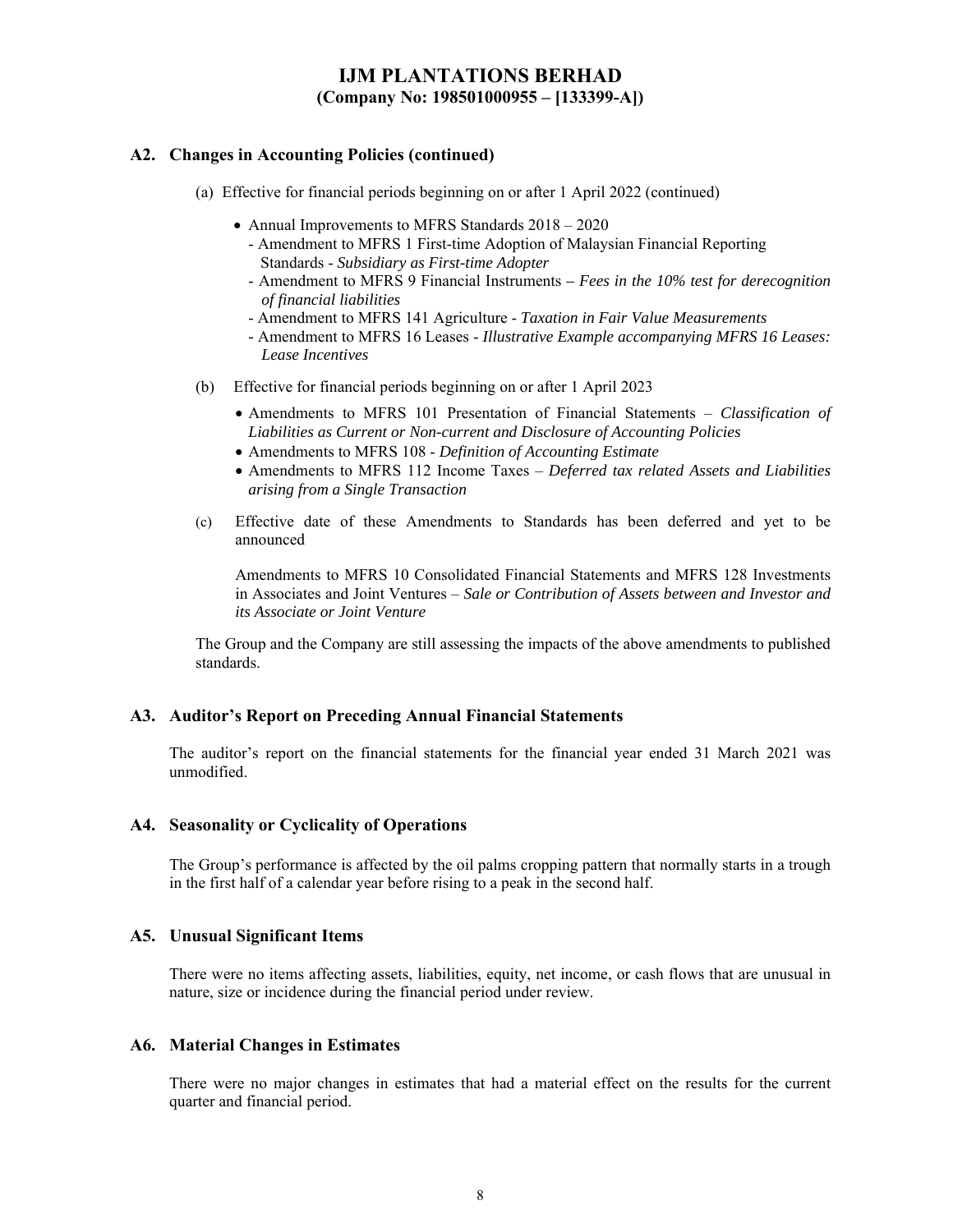## **A7. Debt and Equity Securities**

There were no cancellations, repurchases, resale and repayments of debt and equity securities for the current quarter and financial period.

### **A8. Dividends Paid**

Dividend paid during the financial period ended 30 September 2021 is as follows:

In respect of the financial year ended 31 March 2021 as reported in the directors' report of that year:

|                                                                         | RM'000 |
|-------------------------------------------------------------------------|--------|
| A single tier interim dividend of 10 sen per share paid on 30 July 2021 | 88,058 |

### **A9. Segmental Information**

The principal activities of the Group are the cultivation of oil palms and milling of fresh fruit bunches. The operations are geographically located in Malaysia and Indonesia.

|                                                                 | <b>INDIVIDUAL QUARTER</b> |            |               | <b>CUMULATIVE PERIOD</b> |            |               |
|-----------------------------------------------------------------|---------------------------|------------|---------------|--------------------------|------------|---------------|
|                                                                 | 3 months                  | 3 months   | change        | 6 months                 | 6 months   | change        |
|                                                                 | ended                     | ended      | $\frac{0}{0}$ | ended                    | ended      | $\frac{0}{0}$ |
|                                                                 | 30/09/2021                | 30/09/2020 | $+/-$         | 30/09/2021               | 30/09/2020 | $+/-$         |
|                                                                 | RM'000                    | RM'000     |               | RM'000                   | RM'000     |               |
| Revenue and timing of                                           |                           |            |               |                          |            |               |
| revenue recognition:                                            |                           |            |               |                          |            |               |
| -Malaysia -Point in time                                        | 138,246                   | 111,652    | $+23.8$       | 256,492                  | 206,141    | $+24.4$       |
| -Malaysia – Over time                                           |                           |            |               |                          |            |               |
| Total revenue from Malaysia                                     | 138,246                   | 111,652    | $+23.8$       | 256,492                  | 206,141    | $+24.4$       |
| -Indonesia – Point in time                                      | 160,626                   | 99,288     | $+61.8$       | 313,378                  | 210,494    | $+48.9$       |
| -Indonesia – Over time                                          | 910                       | 430        | $+111.6$      | 1,627                    | 720        | $+126.0$      |
| Total revenue from Indonesia                                    | 161,536                   | 99,718     | $+62.0$       | 315,005                  | 211,214    | $+49.1$       |
| Total external revenue                                          | 299,782                   | 211,370    | $+41.8$       | 571,497                  | 417,355    | $+36.9$       |
| Earnings before interest, tax,<br>depreciation and amortisation |                           |            |               |                          |            |               |
| ("EBITDA"):                                                     |                           |            | $+105.2$      |                          |            | $+77.3$       |
| -Malaysia<br>-Indonesia                                         | 82,862<br>83,397          | 40,384     | $+1144.7$     | 136,251                  | 76,848     | $+38.0$       |
|                                                                 |                           | (7,983)    | $+413.1$      | 146,077                  | 105,827    | $+54.6$       |
|                                                                 | 166,259                   | 32,401     |               | 282,328                  | 182,675    |               |
| -Finance costs                                                  | (3,276)                   | (4, 847)   |               | (6,394)                  | (10,064)   |               |
| -Depreciation<br>and amortisation                               | (30, 541)                 | (29, 984)  |               | (60, 395)                | (59, 743)  |               |
| Profit/(loss) before taxation                                   | 132,442                   | (2, 430)   | $+5550.3$     | 215,539                  | 112,868    | $+91.0$       |
|                                                                 |                           |            |               |                          |            |               |
| Profit/(loss) before taxation:                                  |                           |            |               |                          |            |               |
| -Malaysia                                                       | 73,479                    | 29,685     | $+147.5$      | 117,417                  | 56,075     | $+109.4$      |
| -Indonesia                                                      | 58,963                    | (32, 115)  | $+283.6$      | 98,122                   | 56,793     | $+72.8$       |
|                                                                 | 132,442                   | (2, 430)   | $+5550.3$     | 215,539                  | 112,868    | $+91.0$       |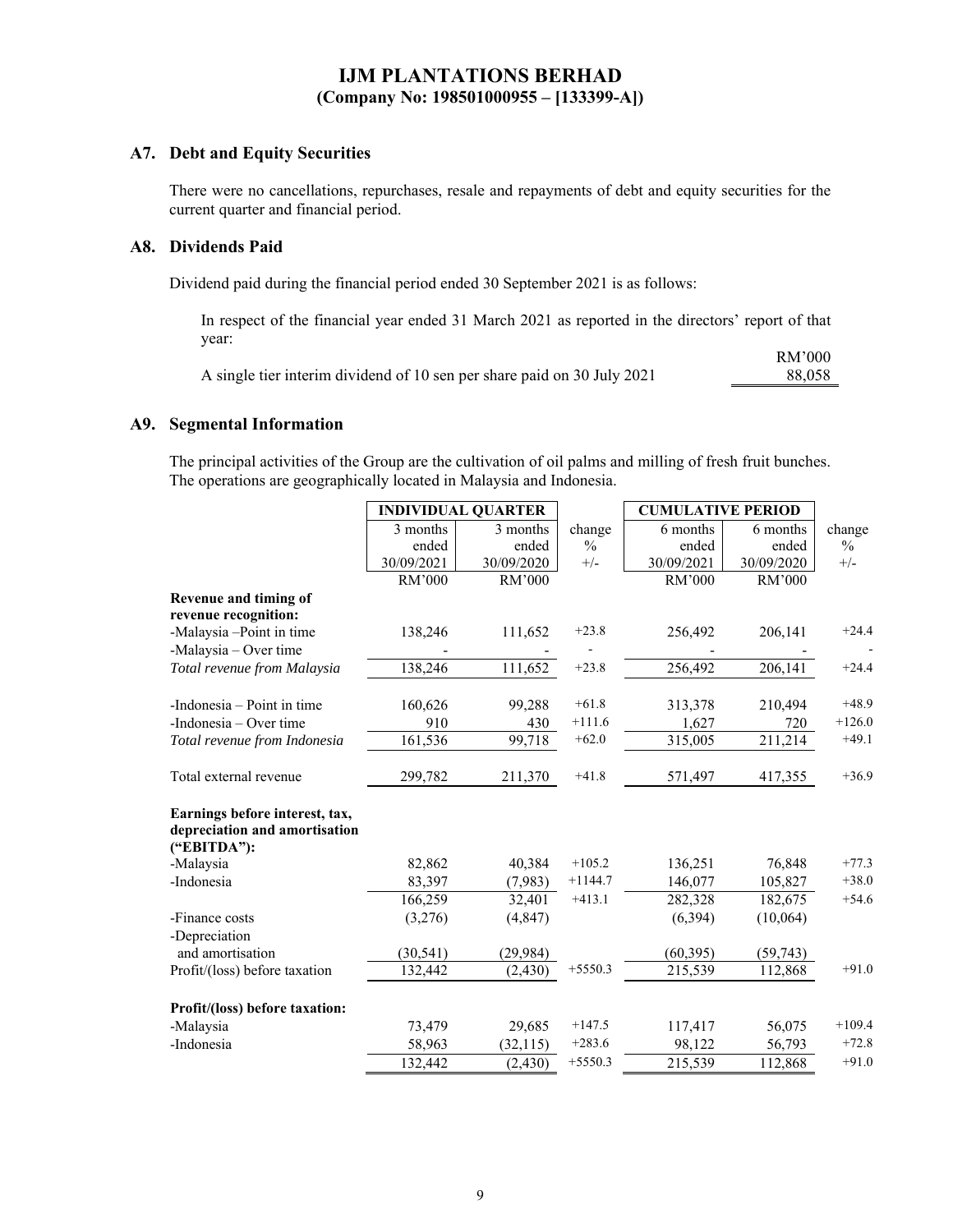### **A9. Segmental Information (continued)**

|                       | As at                       | As at                   |
|-----------------------|-----------------------------|-------------------------|
| <b>TOTAL ASSETS</b>   | 30 September 2021<br>RM'000 | 31 March 2021<br>RM'000 |
| Malaysian Operations  | 742,287                     | 742,520                 |
| Indonesian Operations | 1,685,186                   | 1,636,694               |
| Unallocated assets    | 11,322                      | 7.929                   |
|                       | 2,438,795                   | 2,387,143               |

### **A10. Valuations of Property, Plant and Equipment**

There was no revaluation of property, plant and equipment for the current quarter and reporting period.

### **A11. Significant Subsequent Events to the date of the Statement of Financial Position**

There was no significant event subsequent to the date of the audited statements of financial position.

### **A12. Changes in the Composition of the Group**

There were no changes in the composition of the Group for the current quarter and financial period.

### **A13. Contingent Liabilities or Contingent Assets**

There were no material contingent liabilities or contingent assets as at 30 September 2021.

### **A14. Capital Commitments**

Capital commitments not provided for in the unaudited financial statements as at 30 September 2021 are as follows:

| <b>RM'000</b> |
|---------------|
| 12.101        |
| 82,741        |
| 94.842        |
|               |

### **A15. Fair Value of Financial Instruments**

The following hierarchies were applied to determine the fair value of all the financial instruments carried at fair value:

- (a) Level 1: quoted prices (unadjusted) in active markets for identical assets or liabilities.
- (b) Level 2: inputs other than quoted prices included within Level 1 that are observable for the asset or liability, either directly or indirectly.
- (c) Level 3: inputs for the asset or liability that are not based on observable market data (unobservable inputs).

As at 30 September 2021, there are no outstanding derivative financial instrument contracts.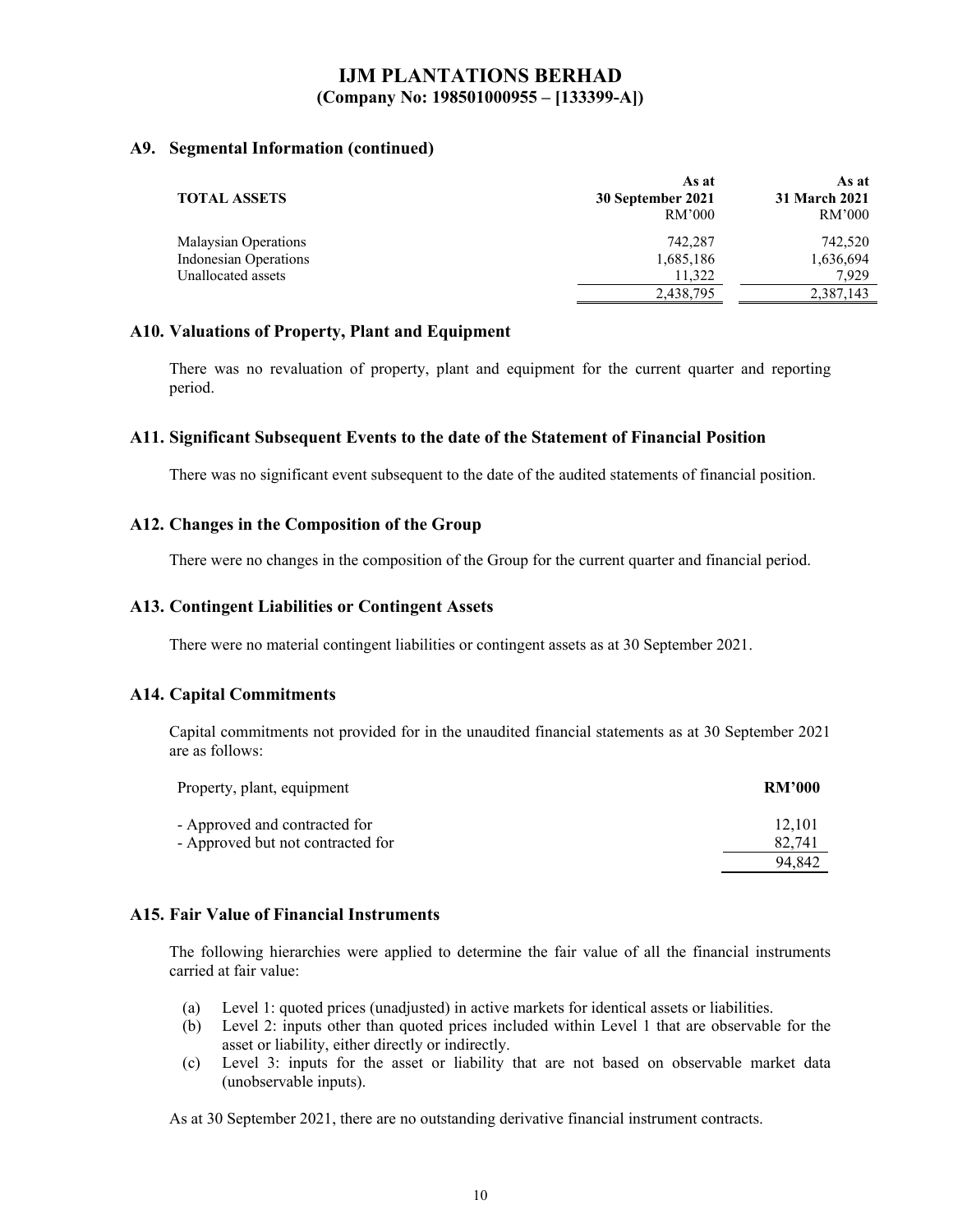### **A16. Significant Related Party Transactions**

The disposal of 56.2% equity interests in IJM Plantations Berhad ("IJMP") by IJM Corporation Berhad to Kuala Lumpur Kepong Berhad ("KLK") was completed on 6 September 2021. With the completion of the disposal, IJMP regards KLK, a company incorporated in Malaysia and listed on the Main Market of Bursa Malaysia Securities Berhad as its ultimate holding company with effect from 6 September 2021.

The significant related party transactions set out below were carried out in the normal course of business and on terms and conditions not materially different from those obtainable in transactions with unrelated parties.

|                                                                       |                       | <b>INDIVIDUAL</b><br><b>CUMULATIVE</b><br><b>QUARTER</b><br><b>PERIOD</b><br><b>3 MONTHS ENDED</b><br><b>6 MONTHS ENDED</b><br><b>30 SEPTEMBER</b><br><b>30 SEPTEMBER</b> |                       |                       |
|-----------------------------------------------------------------------|-----------------------|---------------------------------------------------------------------------------------------------------------------------------------------------------------------------|-----------------------|-----------------------|
|                                                                       | 2021<br><b>RM'000</b> | 2020<br><b>RM'000</b>                                                                                                                                                     | 2021<br><b>RM'000</b> | 2020<br><b>RM'000</b> |
| Transaction with a related company:<br><b>Sales of Crude Palm Oil</b> |                       |                                                                                                                                                                           |                       |                       |
| - KLK Premier Oils Sdn Bhd                                            | 41,539                |                                                                                                                                                                           | 41,539                |                       |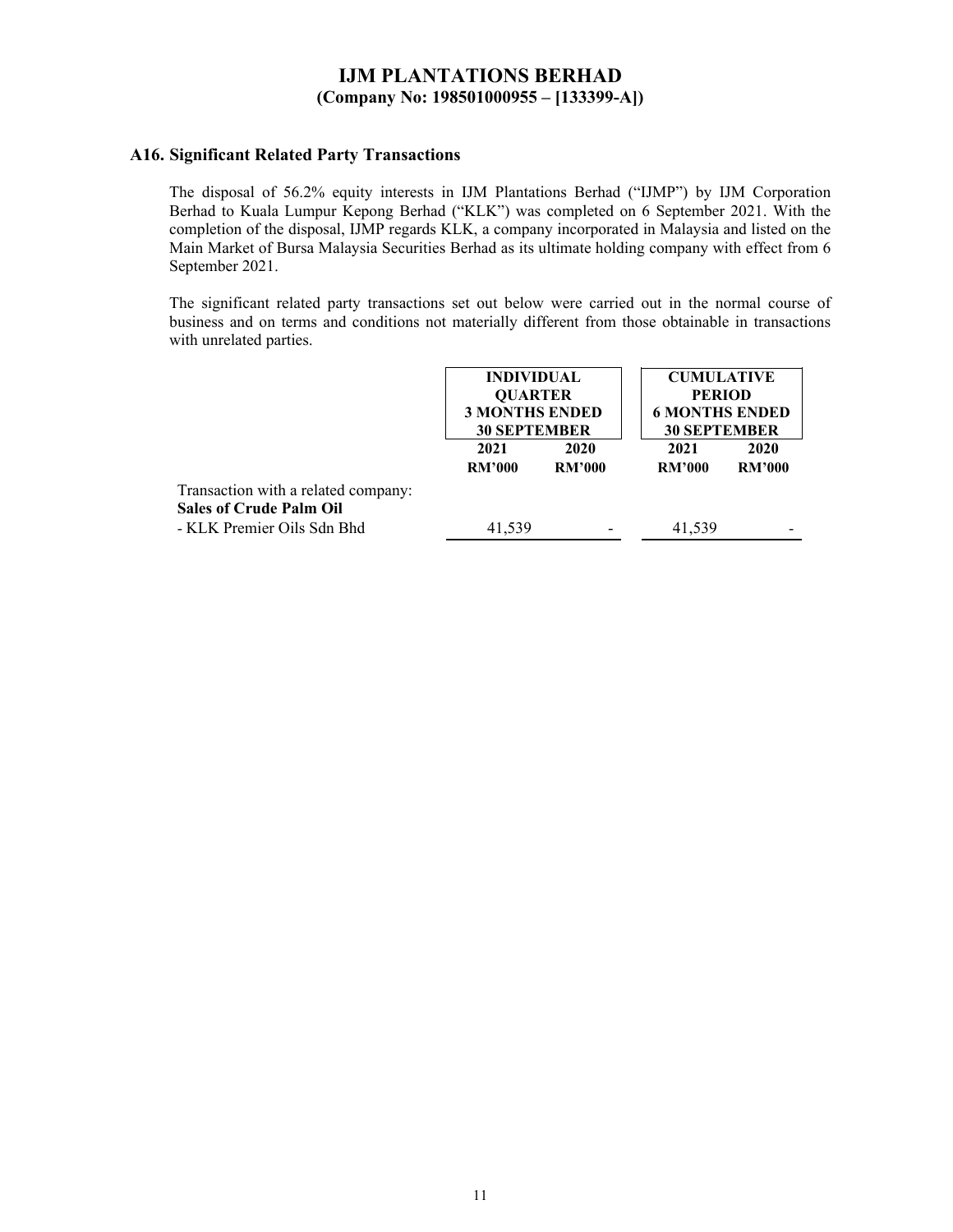### **B Bursa Securities Listing Requirements (Part A of Appendix 9B)**

*Current quarter under review – Q2-FY2022 Corresponding quarter of the preceding year – Q2-FY2021 Immediate preceding quarter – Q1-FY2022 Current financial period – 6 months period FY2022 Corresponding financial period – 6 months period FY2021* 

### **B1. Review of Performance**

The results of the Group are tabulated below:

|                                   | <b>Individual Quarter</b> |              |           | <b>Cumulative Period</b> |            |          |
|-----------------------------------|---------------------------|--------------|-----------|--------------------------|------------|----------|
|                                   | Current year              | Preceding    | change    | Current                  | Preceding  | change   |
|                                   | quarter                   | year quarter | $\%$      | period                   | period     | $\%$     |
|                                   | 30/09/2021                | 30/09/2020   | $+/-$     | 30/09/2021               | 30/09/2020 | $+/-$    |
|                                   | RM'000                    | RM'000       |           | RM'000                   | RM'000     |          |
| <b>Revenue:</b>                   |                           |              |           |                          |            |          |
| -Malaysia                         | 138,246                   | 111,652      | $+23.8$   | 256,492                  | 206,141    | $+24.4$  |
| -Indonesia                        | 161,536                   | 99,718       | $+62.0$   | 315,005                  | 211,214    | $+49.1$  |
|                                   | 299,782                   | 211,370      | $+41.8$   | 571,497                  | 417,355    | $+36.9$  |
| <b>EBITDA:</b>                    |                           |              |           |                          |            |          |
| -Malaysia                         | 82,862                    | 40,384       | $+105.2$  | 136,251                  | 76,848     | $+77.3$  |
| -Indonesia                        | 83,397                    | (7,983)      | $+1144.7$ | 146,077                  | 105,827    | $+38.0$  |
|                                   | 166,259                   | 32,401       | $+413.1$  | 282,328                  | 182,675    | $+54.6$  |
| Profit/(loss) before<br>taxation: |                           |              |           |                          |            |          |
| -Malaysia                         | 73,479                    | 29,685       | $+147.5$  | 117,417                  | 56,075     | $+109.4$ |
| -Indonesia                        | 58,963                    | (32, 115)    | $+283.6$  | 98,122                   | 56,793     | $+72.8$  |
|                                   | 132,442                   | (2, 430)     | $+5550.3$ | 215,539                  | 112,868    | $+91.0$  |

#### *Individual Quarter -- Q2-FY2022 vs Q2-FY2021*

The Group recorded an increase in revenue of 41.8% due to higher commodity prices during the quarter. The Group's FFB production in Q2-FY2022 was higher as compared to Q2-FY2021 mainly due to the recovery of FFB production in the Indonesian operations.

During the quarter, the Rupiah strengthened against both the US Dollar and the Japanese Yen, moving in an opposite direction as compared to the preceding year corresponding quarter. This resulted in net foreign exchange gains of RM7.743 million being recorded for the quarter on the foreign currency denominated borrowings as compared to the net foreign exchange losses of RM34.967 million recorded in Q2 FY2021.

As a result of the higher commodity prices coupled with the higher FFB production, the Group recorded a better financial performance during the quarter.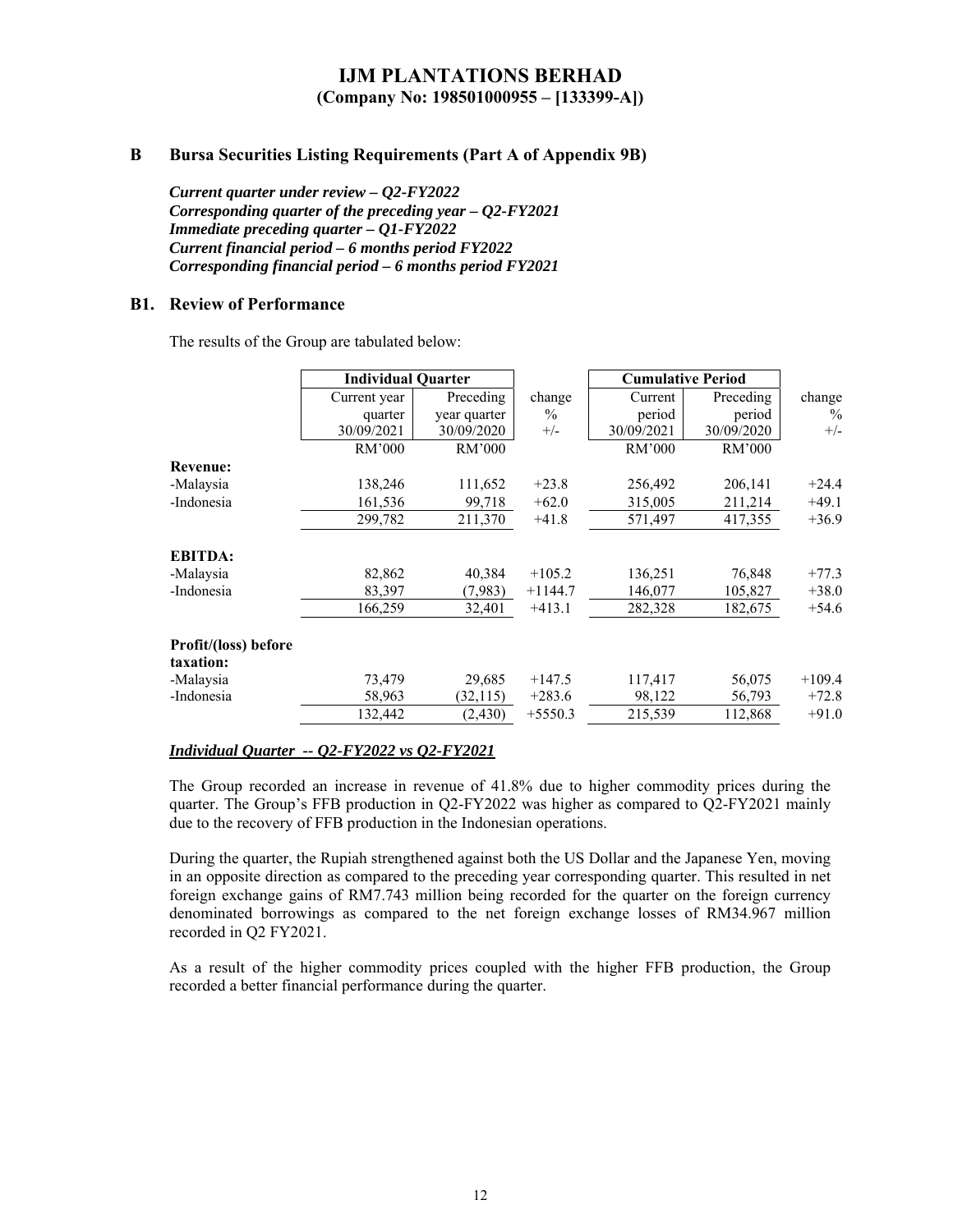### **B1. Review of Performance (continued)**

#### *Individual Quarter -- Q2-FY2022 vs Q2-FY2021 (continued)*

The performance by geographical segments is summarised as follows:

- (a) The Malaysian operations recorded an increase in revenue due to the higher commodity prices. As a result, a better financial performance was reported despite the lower FFB production and sales volume; and
- (b) The CPO export levy and tax imposed by the Indonesian authorities continued to cap the benefit of the high global CPO prices to upstream palm oil producers in the country. It has resulted in a reduction in revenue of approximately RM36.1 million during the current quarter in the Indonesian operations. FFB production in the Indonesian operations improved as compared to Q2- FY2021. Coupled with the higher commodity prices and net foreign exchange gains recorded on the foreign currency denominated borrowings, the overall financial performance for the quarter was significantly improved as compared to Q2-FY2021.

#### *Cumulative Period -- Period FY 2022 vs Period FY 2021*

The revenue of the Group was higher than that of the Period FY2021 due to the higher commodity prices. The FFB production was slightly lower mainly due to the tall palms effect in the Sugut region of the Malaysian operations.

The strengthening of the Rupiah against the US Dollar and the Japanese Yen during the period was lesser as compared to FY2021. As a result, lower net foreign exchange gains of RM11.545 million was recorded on the US Dollar and the Japanese Yen denominated borrowings (Period FY 2021: gains of RM56.776 million).

Despite the lower FFB production achieved and the lower net foreign exchange gains recorded on its foreign currency denominated borrowings, the overall financial performance of the Group improved as a result of the higher commodity prices.

The performance by geographical segment is summarised as follows:

- (a) The Malaysian operations recorded an increase in revenue as a result of the higher commodity prices. FFB production was lower mainly due to the tall palms effect in the Sugut region. Overall, a better financial performance was achieved during the Period FY 2022 due to the higher commodity prices; and
- (b) The Indonesian operations recorded higher revenue mainly due to higher commodity prices, though restricted by the Indonesian export levy and export tax. The revised export levy and export tax had resulted in reduced revenue to the Group of approximately RM90.5 million. Despite the lower net foreign exchange gains being recorded on its foreign currency denominated borrowings, the overall financial performance of the Indonesian operations improved as a result of the higher commodity prices and higher FFB production.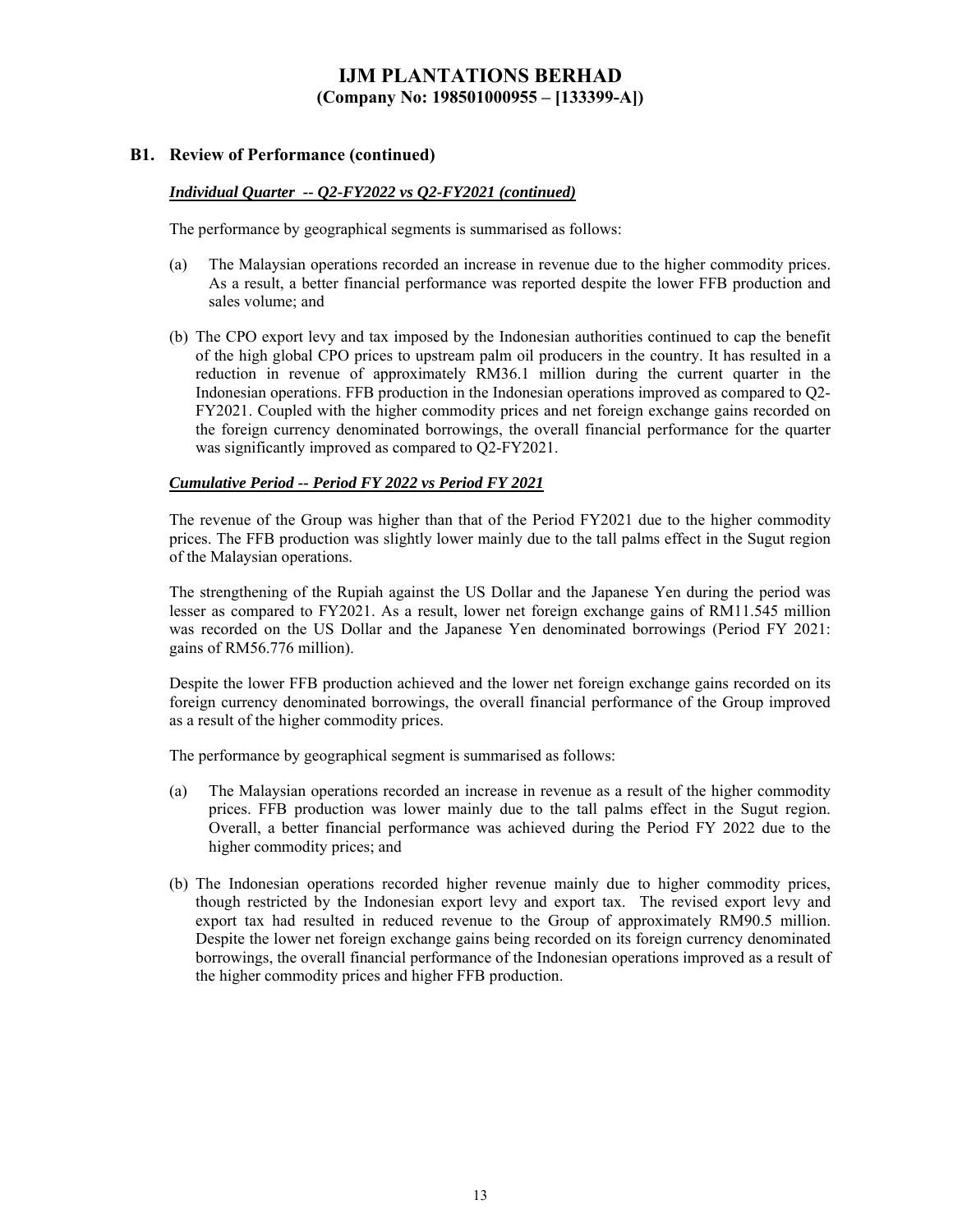## **B1. Review of Performance (continued)**

The relevant details pertaining to the results above are as follows:

|                               | <b>Individual Quarter</b> |              |                  | <b>Cumulative Period</b> |                  |               |
|-------------------------------|---------------------------|--------------|------------------|--------------------------|------------------|---------------|
|                               | Current year              | Preceding    | var              | Current                  | Preceding        | var           |
|                               | quarter                   | year quarter | $\frac{0}{0}$    | period                   | period           | $\frac{0}{0}$ |
|                               | 30/09/2021                | 30/09/2020   | $+/-$            | 30/09/2021               | 30/09/2020       | $+/-$         |
| <b>Malaysian Operations</b>   |                           |              |                  |                          |                  |               |
| Own FFB production (mt)       | 124,337                   | 131,778      | $-5.6$           | 223,429                  | 259,936          | $-14.0$       |
| Outside FFB crops (mt)        | 26,590                    | 31,321       | $-15.1$          | 49,300                   | 68,605           | $-28.1$       |
| CPO production (mt)           | 32,814                    | 34,600       | $-5.2$           | 58,762                   | 68,624           | $-14.4$       |
| PKO production (mt)           | 3,040                     | 3,776        | $-19.5$          | 5,667                    | 4,707            | $+20.4$       |
| CPO sales (mt)                | 28,008                    | 36,127       | $-22.5$          | 54,323                   | 72,209           | $-24.8$       |
| PKO sales (mt)                | 2,870                     | 3,633        | $-21.0$          | 5,149                    | 4,843            | $+6.3$        |
| CPO price per mt (RM)         | 4,244                     | 2,713        | $+56.4$          | 4,100                    | 2,516            | $+63.0$       |
| PKO price per mt (RM)         | 4,989                     | 2,913        | $+71.3$          | 5,091                    | 2,888            | $+76.3$       |
| <b>Indonesian Operations</b>  |                           |              |                  |                          |                  |               |
| Own FFB production (mt)       | 145,955                   | 117,473      | $+24.2$          | 292,535                  | 264,448          | $+10.6$       |
| Outside FFB crops (mt)        | 56,375                    | 59,402       | $-5.1$           | 139,837                  | 143,787          | $-2.7$        |
| CPO production (mt)           | 35,253                    | 34,237       | $+3.0$           | 74,735                   | 78,489           | $-4.8$        |
| PKO production (mt)           | 1,936                     | 2,137        | $-9.4$           | 3,911                    | 4,601            | $-15.0$       |
| Own FFB sales (mt)            | 36,240                    | 14,157       | $+156.0$         | 82,797                   | 41,314           | $+100.4$      |
| CPO sales (mt)                | 36,508                    | 36,077       | $+1.2$           | 75,014                   | 81,013           | $-7.4$        |
| PKO sales (mt)                | 2,001                     | 3,002        | $-33.3$          | 2,851                    | 5,502            | $-48.2$       |
| FFB price per mt (RM)         | 737                       | 466          | $+58.2$          | 689                      | 431              | $+59.9$       |
| CPO price per mt (RM)         | 3,363                     | 2,316        | $+45.2$          | 3,173                    | 2,177            | $+45.8$       |
| PKO price per mt (RM)         | 4,026                     | 2,491        | $+61.6$          | 4,138                    | 2,374            | $+74.3$       |
| <b>Closing Exchange Rates</b> |                           |              | As at 30/09/2021 |                          | As at 30/09/2020 |               |
| RM: Rupiah                    |                           |              | 1:3,419          |                          | 1:3,584          |               |
| US Dollar: RM                 |                           |              | 1:4.187          |                          | 1:4.153          |               |
| US Dollar : Rupiah            |                           |              | 1:14,307         |                          | 1:14,918         |               |
| Japanese Yen : Rupiah         |                           |              | 100:12,852       |                          | 100:14,114       |               |

Contribution to the Sabah state sales tax, statutory payment of cess to the Malaysian Palm Oil Board ("MPOB") and windfall levy to the federal government were as follows:

|                 | <b>Individual Quarter</b> |                |         | <b>Cumulative Period</b> |            |         |
|-----------------|---------------------------|----------------|---------|--------------------------|------------|---------|
|                 | Current year              | Preceding year | var     | Current                  | Preceding  | var     |
|                 | quarter                   | quarter        |         | period                   | period     |         |
|                 | 30/09/2021                | 30/09/2020     | $\%$    | 30/09/2021               | 30/09/2020 | $\%$    |
|                 | RM'000                    | RM'000         | $+/-$   | RM'000                   | RM'000     | $+/-$   |
| Sabah sales tax | 9,265                     | 7,423          | $+24.8$ | 17.291                   | 13.464     | $+28.4$ |
| MPOB cess       | 574                       | 538            | $+6.7$  | 1,031                    | 1,027      | $+0.4$  |
| Windfall levy   | 2,688                     | -              |         | 4.493                    | -          |         |
| Total           | 12,527                    | 7,961          | $+57.4$ | 22,815                   | 14,491     | $+57.4$ |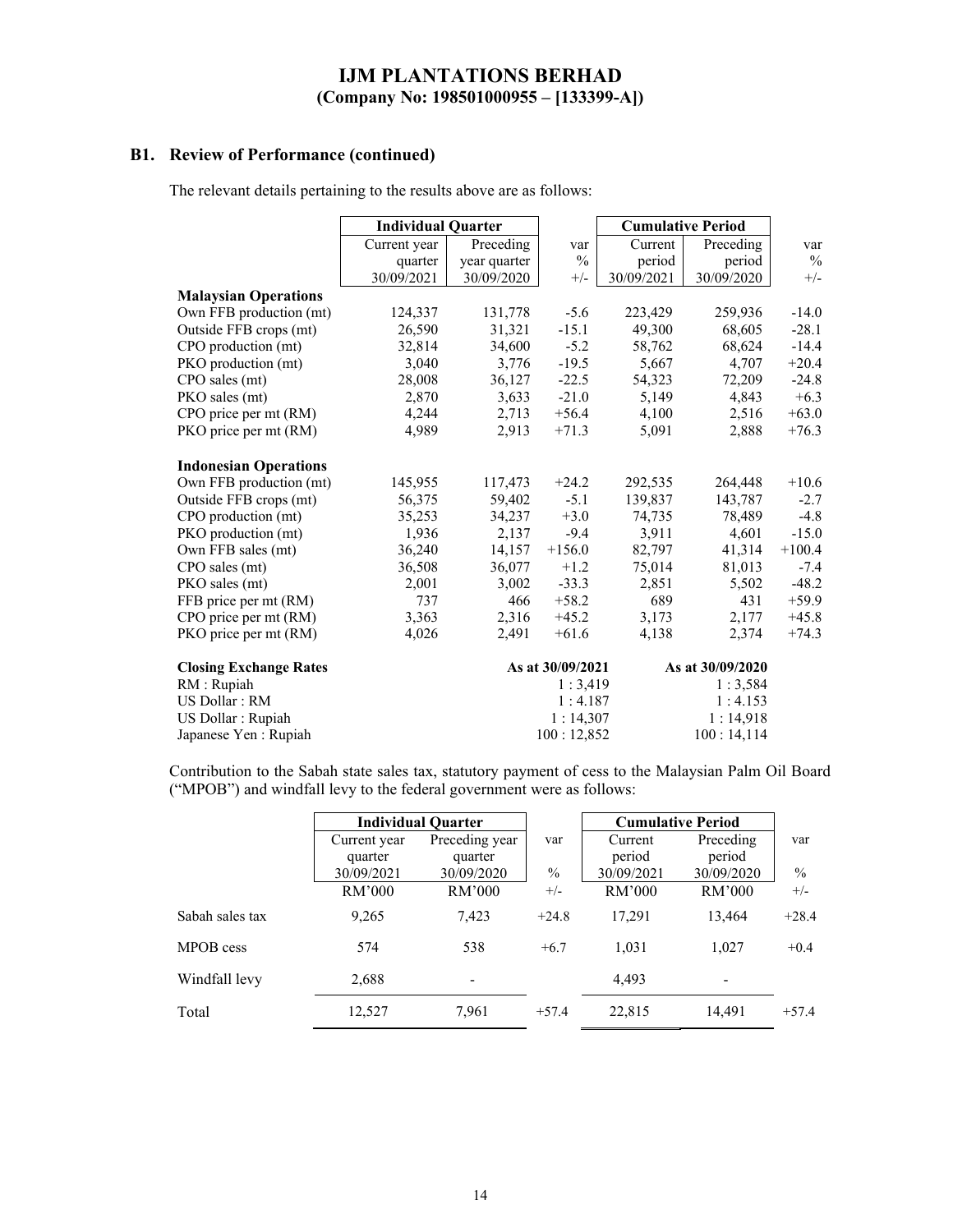## **B2. Material Changes in the Quarterly Results Compared to the Results of Immediate Preceding Quarter**

The results of the Group are tabulated below:

|                                | <b>Individual Quarter</b> |                     |         |
|--------------------------------|---------------------------|---------------------|---------|
|                                | Current year              | Immediate preceding | change  |
|                                | quarter                   | quarter             | $\%$    |
|                                | 30/09/2021                | 30/06/2021          | $+/-$   |
|                                | RM'000                    | RM'000              |         |
| <b>Revenue:</b>                |                           |                     |         |
| - Malaysia                     | 138,246                   | 118,246             | $+16.9$ |
| - Indonesia                    | 161,536                   | 153,469             | $+5.3$  |
|                                | 299,782                   | 271,715             | $+10.3$ |
| <b>EBITDA:</b>                 |                           |                     |         |
| - Malaysia                     | 82,862                    | 53,389              | $+55.2$ |
| - Indonesia                    | 83,397                    | 62,680              | $+33.1$ |
|                                | 166,259                   | 116,069             | $+43.2$ |
| <b>Profit before taxation:</b> |                           |                     |         |
| - Malaysia                     | 73,479                    | 43,938              | $+67.2$ |
| - Indonesia                    | 58,963                    | 39,159              | $+50.6$ |
|                                | 132,442                   | 83,097              | $+59.4$ |

The revenue of the Group for Q2-FY2022 was higher than Q1-FY2022 mainly due to higher commodity prices.

As a result of the strengthening of the Rupiah against the US Dollar and Japanese Yen, net foreign exchange gains of RM7.743 million (Q1-FY2022: Gains of RM3.802 million) were recorded on its foreign currency denominated borrowings.

The overall financial performance of the Group was an improvement over the Q1-FY2022 mainly due to the higher commodity prices.

The performance by geographical segments is summarised as follows:

- (a) The Malaysian operations recorded higher revenue due to higher sales volume and higher commodity prices. Coupled with the higher FFB production, the overall financial performance was better than the Q1-FY2022; and
- (b) The revenue of the Indonesian operations was improved due to the higher commodity price despite lower sales volume. FFB production remained at the same level of that achieved in Q1- FY2022. Overall, a better financial performance was achieved as a result of the higher commodity prices.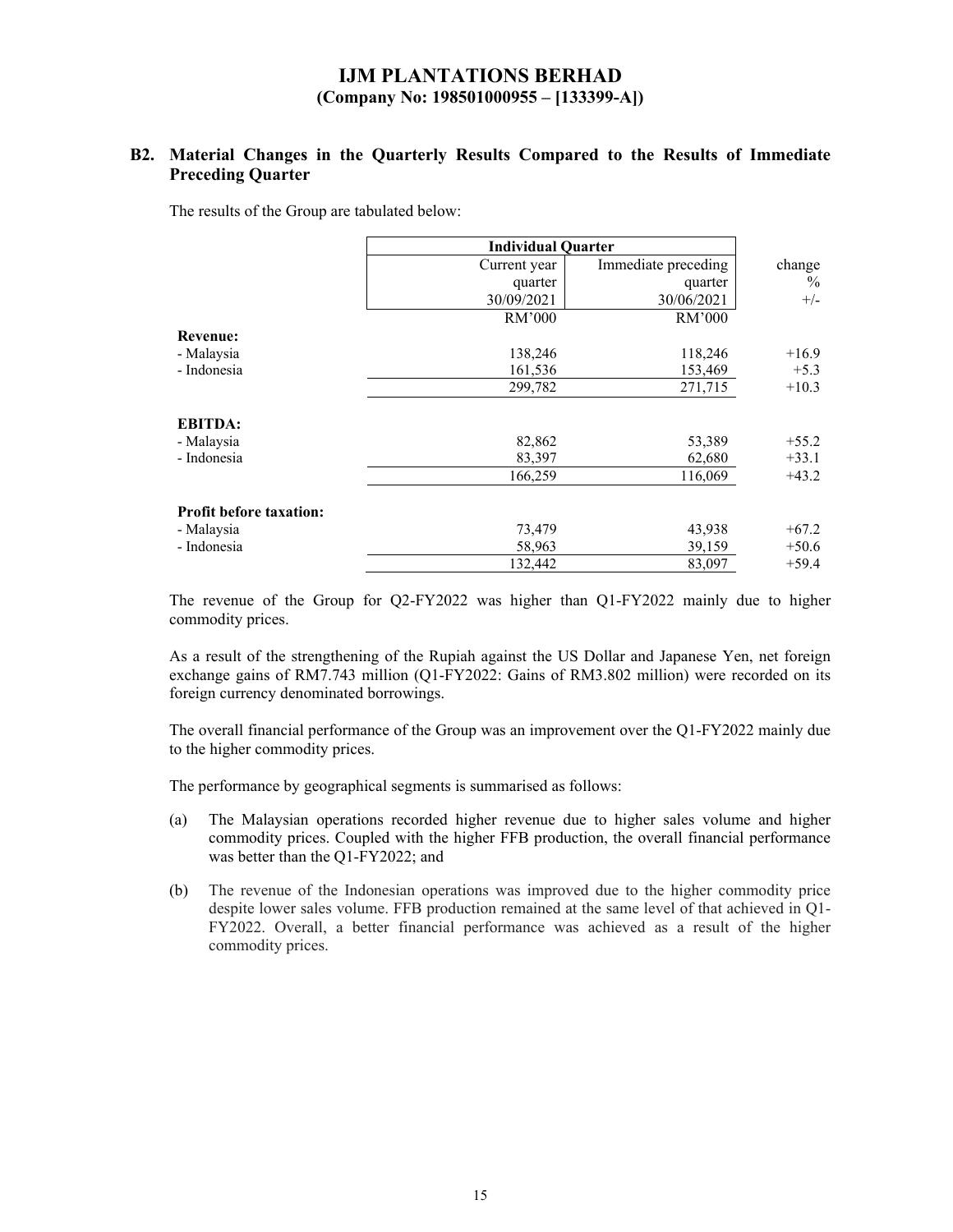## **B2. Material Changes in the Quarterly Results Compared to the Results of Immediate Preceding Quarter (continued)**

The relevant details pertaining to the results above are as follows:

|                               | <b>Individual Quarter</b> |                     |               |
|-------------------------------|---------------------------|---------------------|---------------|
|                               | Current year              | Immediate preceding | var           |
|                               | quarter                   | quarter             | $\frac{0}{0}$ |
|                               | 30/09/2021                | 30/06/2021          | $+/-$         |
| <b>Malaysian Operations</b>   |                           |                     |               |
| Own FFB production (mt)       | 124,337                   | 99,092              | $+25.5$       |
| Outside FFB crops (mt)        | 26,590                    | 22,710              | $+17.1$       |
| CPO production (mt)           | 32,814                    | 25,948              | $+26.5$       |
| PKO production (mt)           | 3,040                     | 2,627               | $+15.7$       |
| CPO sales (mt)                | 28,008                    | 26,315              | $+6.4$        |
| PKO sales (mt)                | 2,870                     | 2,279               | $+25.9$       |
| CPO price per mt (RM)         | 4,244                     | 3,947               | $+7.5$        |
| PKO price per mt (RM)         | 4,989                     | 5,219               | $-4.4$        |
| <b>Indonesian Operations</b>  |                           |                     |               |
| Own FFB production (mt)       | 145,955                   | 146,580             | $-0.4$        |
| Outside FFB crops (mt)        | 56,375                    | 83,462              | $-32.5$       |
| CPO production (mt)           | 35,253                    | 39,482              | $-10.7$       |
| PKO production (mt)           | 1,936                     | 1,975               | $-2.0$        |
| Own FFB sales (mt)            | 36,240                    | 46,557              | $-22.2$       |
| CPO sales (mt)                | 36,508                    | 38,506              | $-5.2$        |
| PKO sales (mt)                | 2,001                     | 850                 | $+135.4$      |
| FFB price per mt (RM)         | 737                       | 651                 | $+13.2$       |
| CPO price per mt (RM)         | 3,363                     | 2,992               | $+12.4$       |
| PKO price per mt (RM)         | 4,026                     | 4,401               | $-8.5$        |
| <b>Closing Exchange Rates</b> | As at 30/09/2021          | As at 30/06/2021    |               |
| RM : Rupiah                   | 1:3,419                   | 1:3,484             |               |
| US Dollar: RM                 | 1:4.187                   | 1:4.151             |               |
| US Dollar : Rupiah            | 1:14,307                  | 1:14,496            |               |
| Japanese Yen : Rupiah         | 100:12,852                | 100:13,106          |               |

#### **B3. Prospects for the Current Financial Year**

The Group is optimistic of a favourable financial performance for the current financial year based on market expectation that the palm product prices would remain elevated.

However, this is barring any volatility of the foreign exchange rates, particularly that of the Rupiah against the US Dollar and Japanese Yen, and any adverse weather impact disrupting crop production.

## **B4. Variance of Actual Profit from Forecast Profit**

Not applicable.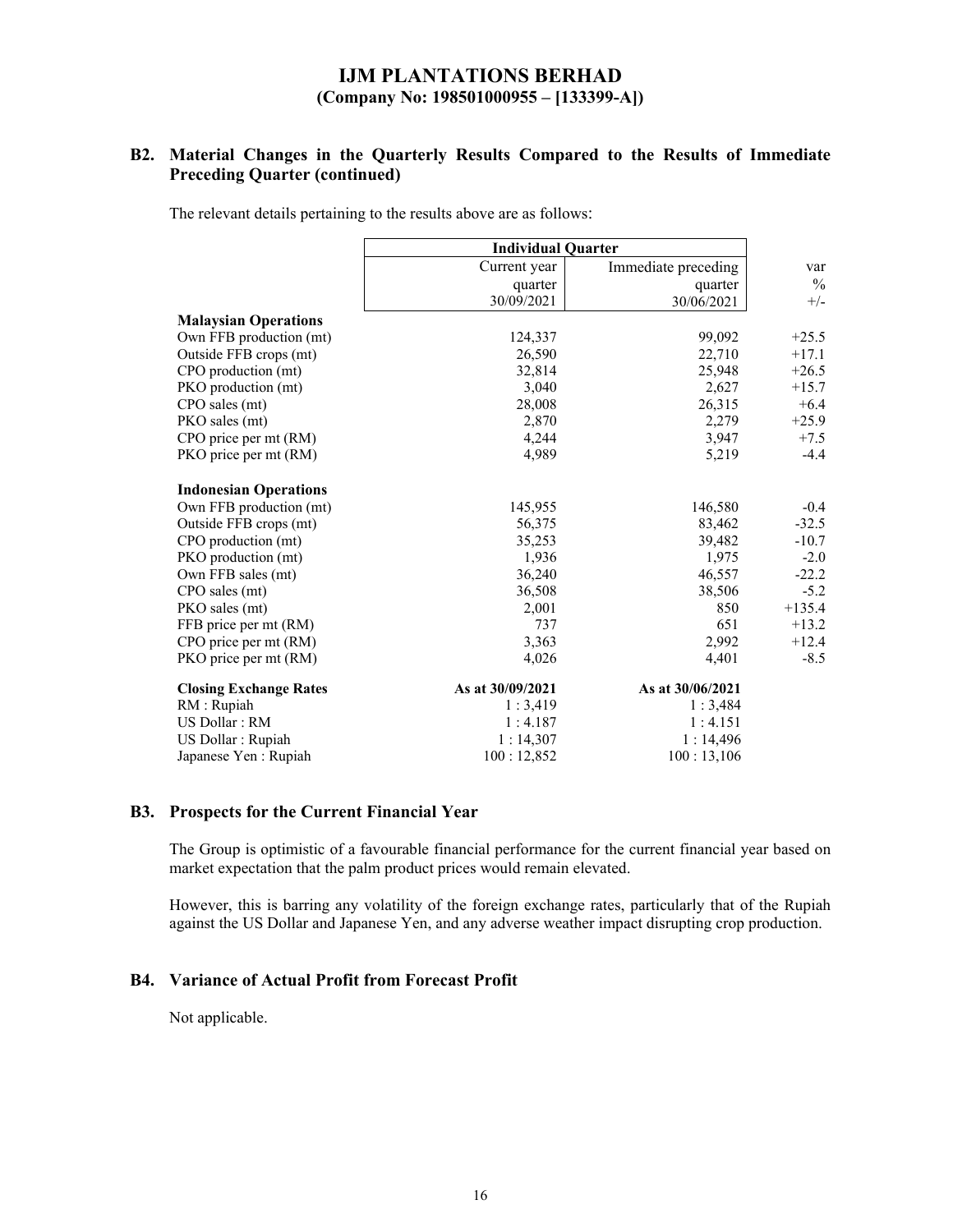### **B5. Income Tax**

The income tax expense of the Group for the financial period under review is as follows:

|                                                            |                       | <b>INDIVIDUAL QUARTER</b><br><b>3 MONTHS ENDED</b><br><b>30 SEPTEMBER</b> |                       | <b>CUMULATIVE PERIOD</b><br><b>6 MONTHS ENDED</b><br><b>30 SEPTEMBER</b> |
|------------------------------------------------------------|-----------------------|---------------------------------------------------------------------------|-----------------------|--------------------------------------------------------------------------|
|                                                            | 2021<br><b>RM'000</b> | 2020<br><b>RM'000</b>                                                     | 2021<br><b>RM'000</b> | 2020<br><b>RM'000</b>                                                    |
| Current tax:                                               |                       |                                                                           |                       |                                                                          |
| - Malaysian income tax                                     | 14,463                | 8.521                                                                     | 26,209                | 15,679                                                                   |
| - Overseas taxation                                        | 11,546                |                                                                           | 12,195                |                                                                          |
| Deferred tax:<br>- Origination of temporary<br>differences | 2,491                 | (7,750)                                                                   | 11,407                | 12,466                                                                   |
|                                                            | 28,500                | 771                                                                       | 49,811                | 28,145                                                                   |

The current statutory tax rates in Malaysia and Indonesia are 24% and 22% respectively. The effective tax rate of the Group was lower due to the utilization of previously unrecognized tax losses on certain Indonesian subsidiaries.

### **B6. Corporate Proposals**

At the close of the quarter, there were no corporate proposals that were pending completion.

### **B7. Group Borrowings**

The particulars of the Group's borrowings as at 30 September 2021 are as follows:

| <b>Short term borrowings</b>          |                  | RM'000     |
|---------------------------------------|------------------|------------|
| Unsecured:<br>- Revolving credit - i  |                  | 100,000    |
| Unsecured:<br>- Term loans            |                  | 104,600    |
|                                       |                  | 204,600    |
| Long term borrowings                  |                  |            |
| Unsecured:                            |                  |            |
| - Term loans                          |                  | 409,220    |
| <b>Total borrowings</b>               |                  | 613,820    |
| Local and foreign currency borrowings | Foreign currency | RM'000     |
| included in the above are as follows: | $000^{\circ}$    | Equivalent |
|                                       |                  |            |
| US Dollar                             | 85,075           | 356,023    |
| Japanese Yen                          | 4,197,760        | 157,797    |
| Ringgit Malaysia                      |                  | 100,000    |
|                                       |                  | 613,820    |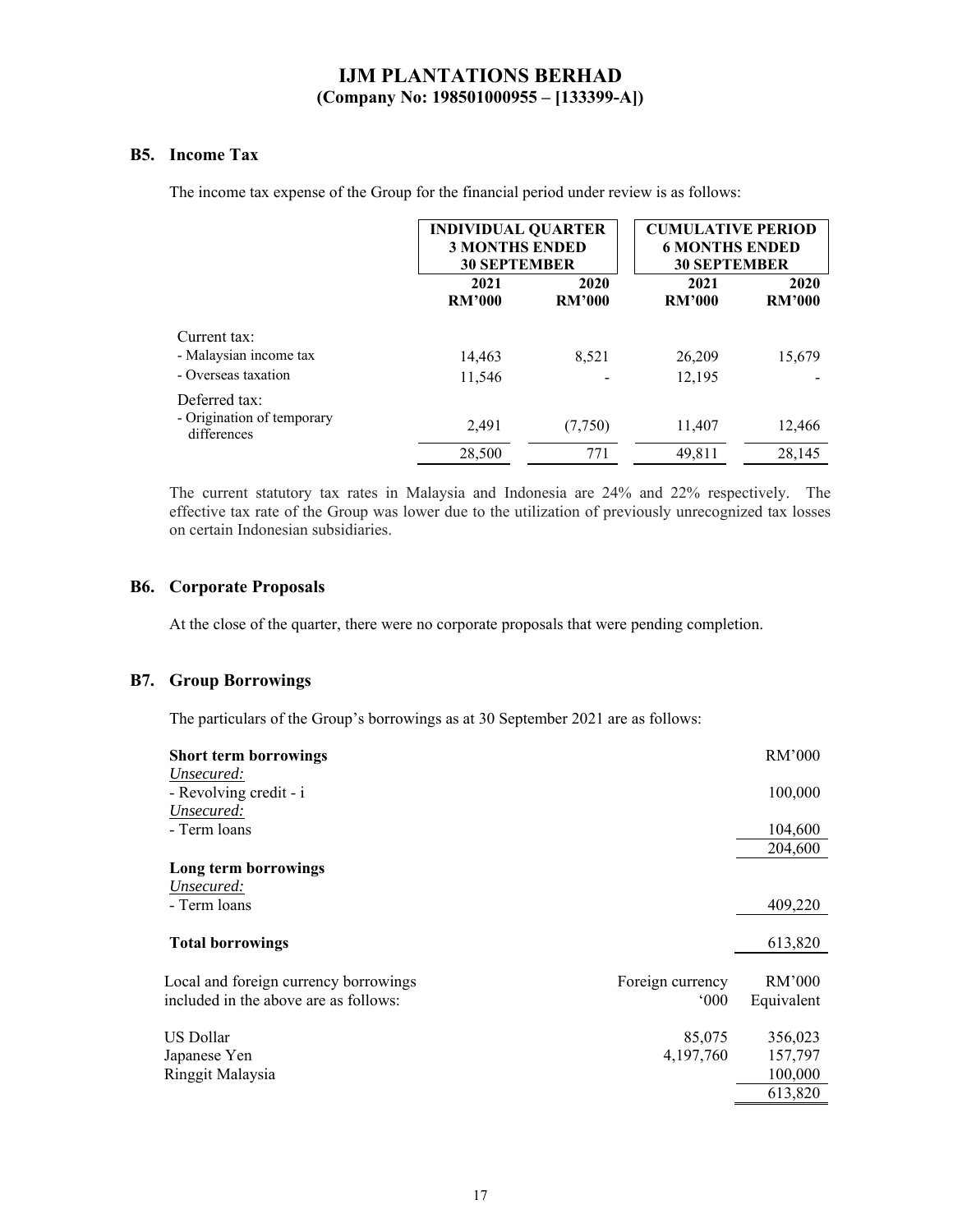### **B8. Changes in Material Litigation**

There was no material litigation since 31 March 2021.

### **B9. Dividend Payable**

The Directors do not recommend any interim dividend for the current quarter and financial period.

### **B10. Earnings/(loss) per Share**

|                                                                                         | <b>INDIVIDUAL</b><br><b>QUARTER</b><br><b>3 MONTHS ENDED</b><br><b>30 SEPTEMBER</b> |         |         | <b>CUMULATIVE</b><br><b>PERIOD</b><br><b>6 MONTHS ENDED</b><br><b>30 SEPTEMBER</b> |
|-----------------------------------------------------------------------------------------|-------------------------------------------------------------------------------------|---------|---------|------------------------------------------------------------------------------------|
|                                                                                         | 2021                                                                                | 2020    | 2021    | 2020                                                                               |
| <b>Basic earnings/(loss)</b> per share                                                  |                                                                                     |         |         |                                                                                    |
| Net earnings/(loss) for the period<br>attributable to owners of the Company<br>(RM'000) | 101,040                                                                             | (1,040) | 161,100 | 81,076                                                                             |
| Weighted average number of ordinary<br>shares in issue $('000')$                        | 880,580                                                                             | 880,580 | 880,580 | 880,580                                                                            |
| Basic earnings/(loss) per share (sen)                                                   | 11.47                                                                               | (0.12)  | 18.29   | 9.21                                                                               |

### **B11. Notes to the Condensed Statement of Comprehensive Income**

|                                                      | <b>INDIVIDUAL</b><br><b>OUARTER</b><br><b>3 MONTHS ENDED</b><br><b>30 SEPTEMBER</b> |                       | <b>CUMULATIVE</b><br><b>PERIOD</b><br><b>6 MONTHS ENDED</b><br><b>30 SEPTEMBER</b> |                       |
|------------------------------------------------------|-------------------------------------------------------------------------------------|-----------------------|------------------------------------------------------------------------------------|-----------------------|
|                                                      | 2021<br><b>RM'000</b>                                                               | 2020<br><b>RM'000</b> | 2021<br><b>RM'000</b>                                                              | 2020<br><b>RM'000</b> |
| Interest income                                      | 14,727                                                                              | 971                   | 15,471                                                                             | 1,784                 |
| Net foreign exchange gains/(losses)                  | 7,743                                                                               | (34, 967)             | 11,545                                                                             | 56,776                |
| Other income                                         | 986                                                                                 | 605                   | 1,768                                                                              | 1,231                 |
| Fair value losses on crude palm oil<br>pricing swaps |                                                                                     | (5,839)               | (482)                                                                              | (3,107)               |
| Fair value losses on interest rate swaps             | (11)                                                                                | (447)                 | (46)                                                                               | (242)                 |
| Finance costs - interest expense                     | (3,176)                                                                             | (4,619)               | (6,030)                                                                            | (9, 567)              |
| Finance costs - lease expense                        | (100)                                                                               | (228)                 | (364)                                                                              | (497)                 |
| Depreciation and amortisation                        | (30, 541)                                                                           | (29, 984)             | (60, 395)                                                                          | (59, 743)             |

*The above disclosure is prepared in accordance with paragraph 16 of Appendix 9B of the Main Market Listing Requirements ("MMLR") issued by Bursa Malaysia Securities Berhad. Except for the above, the rest of the items required for disclosures pursuant to paragraph 16 of the MMLR are not applicable to the Group.*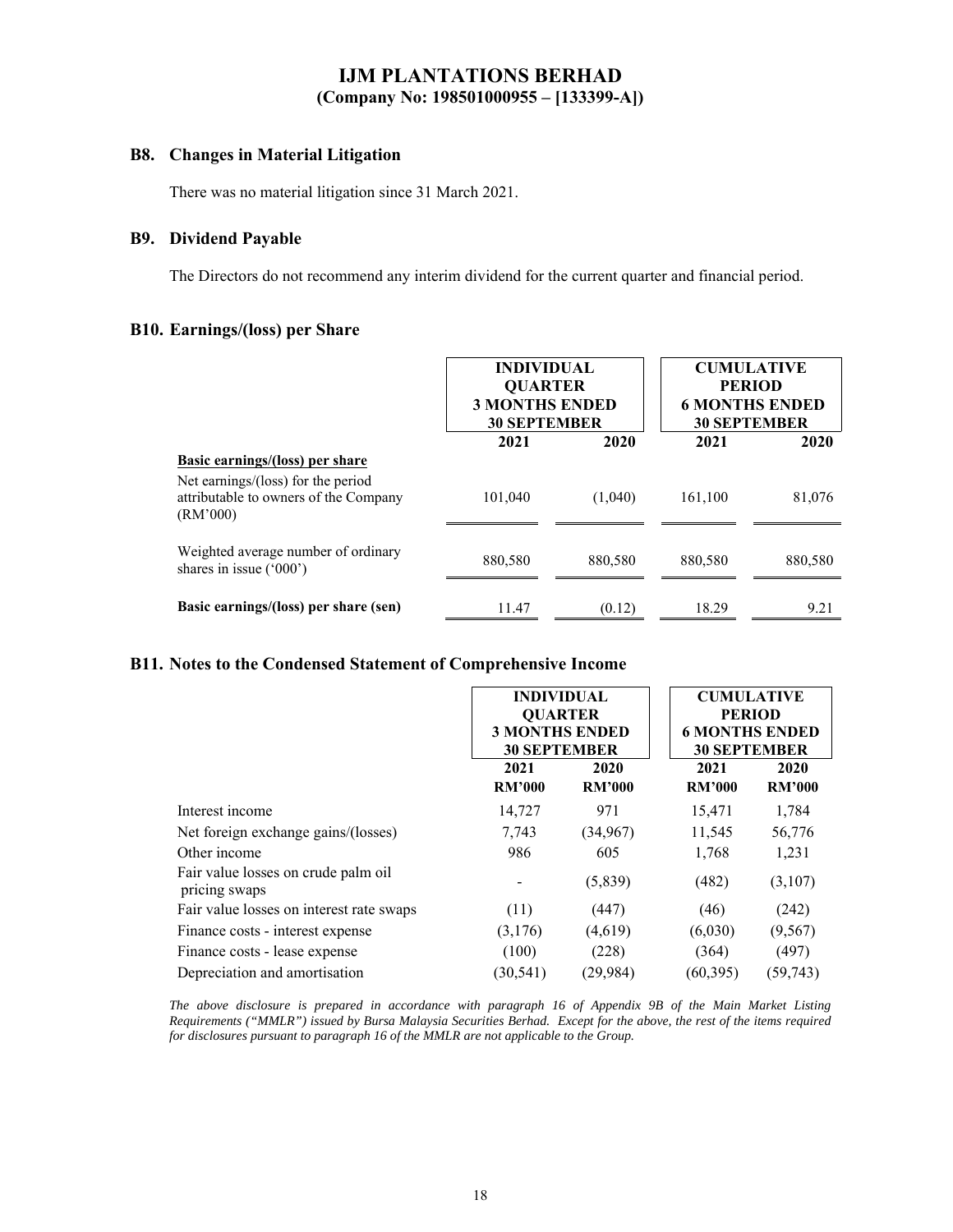### **B12. Financial Instruments**

(a) Crude Palm Oil Pricing Swap Contracts

The Group entered into Crude Palm Oil ("CPO") pricing swap contracts offered by certain reputable banks in Malaysia to mitigate the exposure to fluctuations in the price of CPO in accordance with the guidelines set by the Board of Directors. There is no change in the financial risk management and related accounting policy on the CPO pricing swaps since the end of the previous financial year.

As at the date of the statement of financial position, there are no outstanding CPO pricing swap contracts.

(b) Interest Rate Swap Contracts

The Group entered into Interest Rate Swap ("IRS") contracts offered by a reputable bank in Malaysia to mitigate the exposure to fluctuations in the interest rates of its US Dollar borrowings. The Group has entered into IRS contracts to swap a portion of its US Dollar borrowings which are under floating rates to fixed rates.

As at the date of the statement of financial position, there are no outstanding IRS contracts.